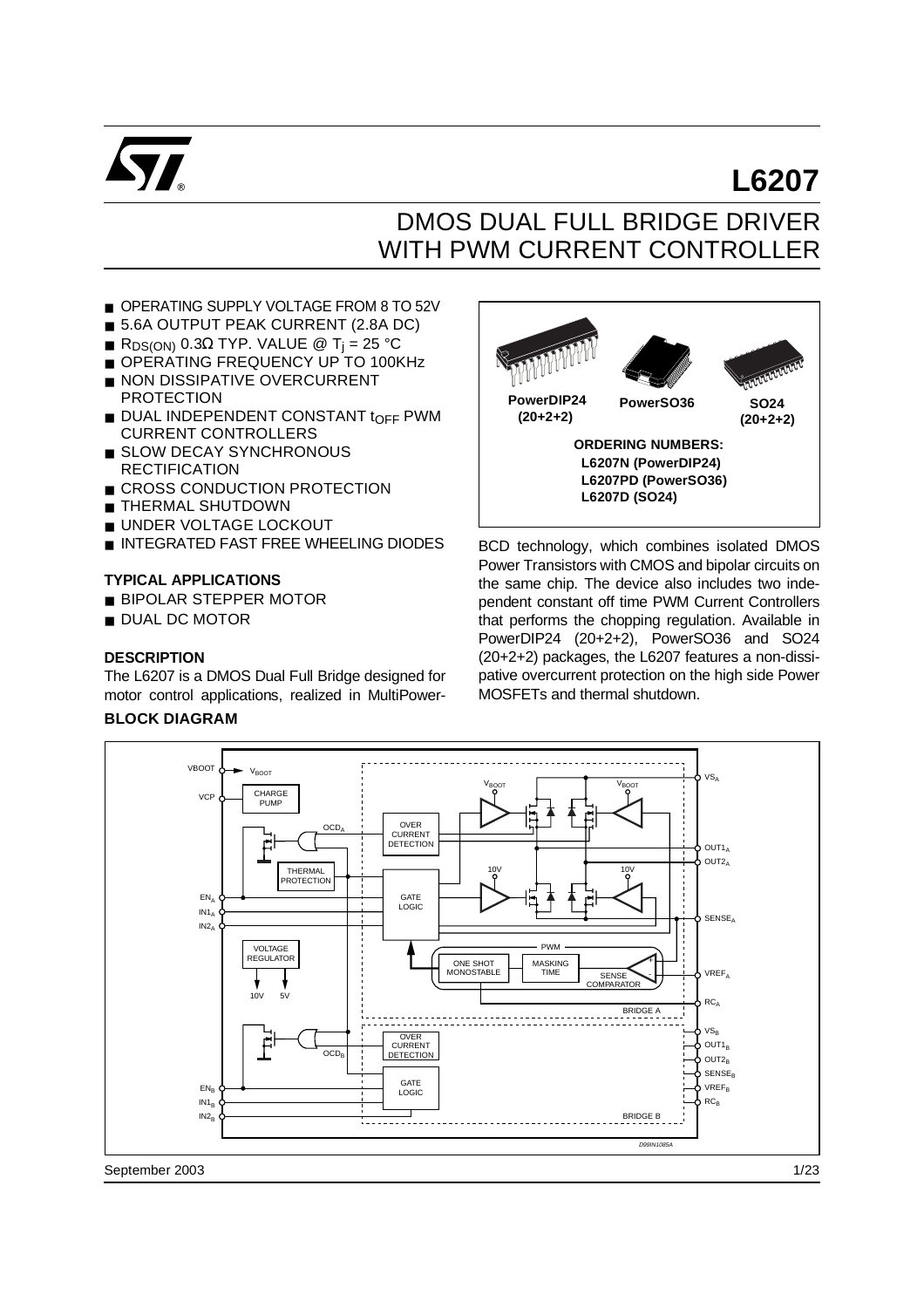# **ABSOLUTE MAXIMUM RATINGS**

| Symbol                       | <b>Parameter</b>                                                                                                                                       | <b>Test conditions</b>                                                                  | Value          | Unit        |
|------------------------------|--------------------------------------------------------------------------------------------------------------------------------------------------------|-----------------------------------------------------------------------------------------|----------------|-------------|
| Vs                           | Supply Voltage                                                                                                                                         | $V_{SA} = V_{SB} = V_S$                                                                 | 60             | V           |
| V <sub>OD</sub>              | Differential Voltage between<br>$VS_A$ , OUT1 <sub>A</sub> , OUT2 <sub>A</sub> , SENSE <sub>A</sub> and<br>$VS_B$ , OUT1 $_B$ , OUT2 $_B$ , SENSE $_B$ | $V_{SA} = V_{SB} = V_S = 60V$ ;<br>$V_{\text{SFNSFA}} = V_{\text{SFNSFB}} = \text{GND}$ | 60             | $\vee$      |
| VBOOT                        | Bootstrap Peak Voltage                                                                                                                                 | $V_{SA} = V_{SR} = V_{S}$                                                               | $V_S + 10$     | $\vee$      |
| $V_{IN}$ , $V_{EN}$          | Input and Enable Voltage Range                                                                                                                         |                                                                                         | $-0.3$ to $+7$ | V           |
| VREFA,<br><b>VREFB</b>       | Voltage Range at pins VREFA<br>and VRFFR                                                                                                               |                                                                                         | $-0.3$ to $+7$ | $\vee$      |
| VRCA, VRCB                   | Voltage Range at pins RCA and<br>$RC_{B}$                                                                                                              |                                                                                         | $-0.3$ to $+7$ | $\vee$      |
| VSENSEA,<br><b>VSENSEB</b>   | Voltage Range at pins $SENSE_A$<br>and SENSE <sub>R</sub>                                                                                              |                                                                                         | $-1$ to $+4$   | $\vee$      |
| Is(peak)                     | Pulsed Supply Current (for each<br>V <sub>S</sub> pin), internally limited by the<br>overcurrent protection                                            | $V_{SA} = V_{SB} = V_{S}$<br>$t_{\text{PULEE}} < 1 \text{ms}$                           | 7.1            | A           |
| Is                           | RMS Supply Current (for each<br>$V_S$ pin)                                                                                                             | $V_{SA} = V_{SB} = V_S$                                                                 | 2.8            | A           |
| $T_{\rm stg}$ , $T_{\rm OP}$ | Storage and Operating<br>Temperature Range                                                                                                             |                                                                                         | -40 to 150     | $^{\circ}C$ |

# **RECOMMENDED OPERATING CONDITIONS**

| Symbol                     | <b>Parameter</b>                                                                                                                                                                    | <b>Test Conditions</b>                                               | <b>MIN</b> | <b>MAX</b> | Unit        |
|----------------------------|-------------------------------------------------------------------------------------------------------------------------------------------------------------------------------------|----------------------------------------------------------------------|------------|------------|-------------|
| Vs                         | Supply Voltage                                                                                                                                                                      | $V_{SA} = V_{SB} = V_S$                                              | 8          | 52         | V           |
| VOD                        | Differential Voltage Between<br>VSA, OUT1 <sub>A</sub> , OUT2 <sub>A</sub> , SENSE <sub>A</sub> and<br>VS <sub>B</sub> , OUT1 <sub>B</sub> , OUT2 <sub>B</sub> , SENSE <sub>B</sub> | $V_{SA} = V_{SB} = V_{S}$<br>$V_{\text{SFNSFA}} = V_{\text{SFNSFB}}$ |            | 52         | $\vee$      |
| VREFA,<br><b>VREFB</b>     | Voltage Range at pins VREFA<br>and $V_{RFFR}$                                                                                                                                       |                                                                      | $-0.1$     | 5          | $\vee$      |
| VSENSEA,<br><b>VSENSEB</b> | Voltage Range at pins SENSE <sub>A</sub><br>and SENSE <sub>R</sub>                                                                                                                  | (pulsed $t_W < t_{rr}$ )<br>(DC)                                     | -6<br>-1   | 6          | $\vee$<br>V |
| <b>I</b> OUT               | <b>RMS Output Current</b>                                                                                                                                                           |                                                                      |            | 2.8        | A           |
| $T_i$                      | Operating Junction Temperature                                                                                                                                                      |                                                                      | -25        | $+125$     | °C          |
| $f_{\mathsf{SW}}$          | <b>Switching Frequency</b>                                                                                                                                                          |                                                                      |            | 100        | <b>KHz</b>  |

 $\sqrt{M}$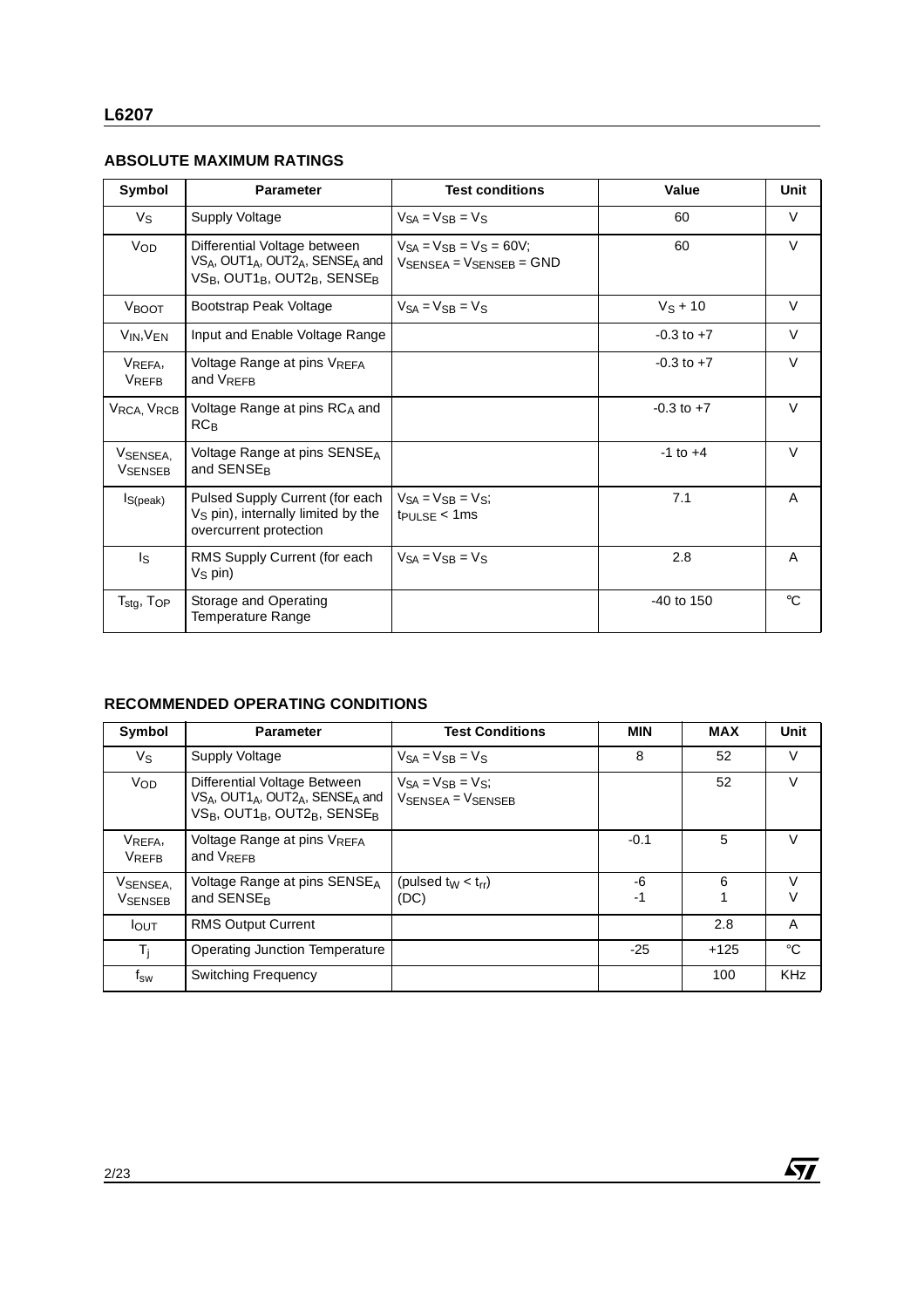# **THERMAL DATA**

| <b>Symbol</b>          | <b>Description</b>                                       | PowerDIP24 | <b>SO24</b> | PowerSO36 | Unit               |
|------------------------|----------------------------------------------------------|------------|-------------|-----------|--------------------|
| $R_{th-j-pins}$        | Maximum Thermal Resistance Junction-Pins                 | 18         | 14          |           | $\rm ^{\circ}$ C/W |
| $R_{th-i-case}$        | Maximum Thermal Resistance Junction-Case                 |            |             |           | $\rm ^{\circ}$ C/W |
| $R_{th-j-amb1}$        | Maximum Thermal Resistance Junction-Ambient <sup>1</sup> | 43         | 51          |           | $\rm ^{\circ}$ C/W |
| R <sub>th-j-amb1</sub> | Maximum Thermal Resistance Junction-Ambient <sup>2</sup> |            |             | 35        | $\rm ^{\circ}$ C/W |
| $R_{th-i-amb1}$        | Maximum Thermal Resistance Junction-Ambient <sup>3</sup> |            |             | 15        | $\rm ^{\circ}$ C/W |
| $R_{th-j-amb2}$        | Maximum Thermal Resistance Junction-Ambient <sup>4</sup> | 58         | 77          | 62        | $\rm ^{\circ}$ C/W |

(1) Mounted on a multi-layer FR4 PCB with a dissipating copper surface on the bottom side of 6cm<sup>2</sup> (with a thickness of 35µm).<br>(2) Mounted on a multi-layer FR4 PCB with a dissipating copper surface on the top side of 6cm

(2) Mounted on a multi-layer FR4 PCB with a dissipating copper surface on the top side of 6cm<sup>2</sup> (with a thickness of 35µm).

(3) Mounted on a multi-layer FR4 PCB with a dissipating copper surface on the top side of 6cm<sup>2</sup> (with a thickness of 35µm), 16 via holes and a ground layer.

(4) Mounted on a multi-layer FR4 PCB without any heat sinking surface on the board.

#### **PIN CONNECTIONS** (Top View)



(5) The slug is internally connected to pins 1,18,19 and 36 (GND pins).

57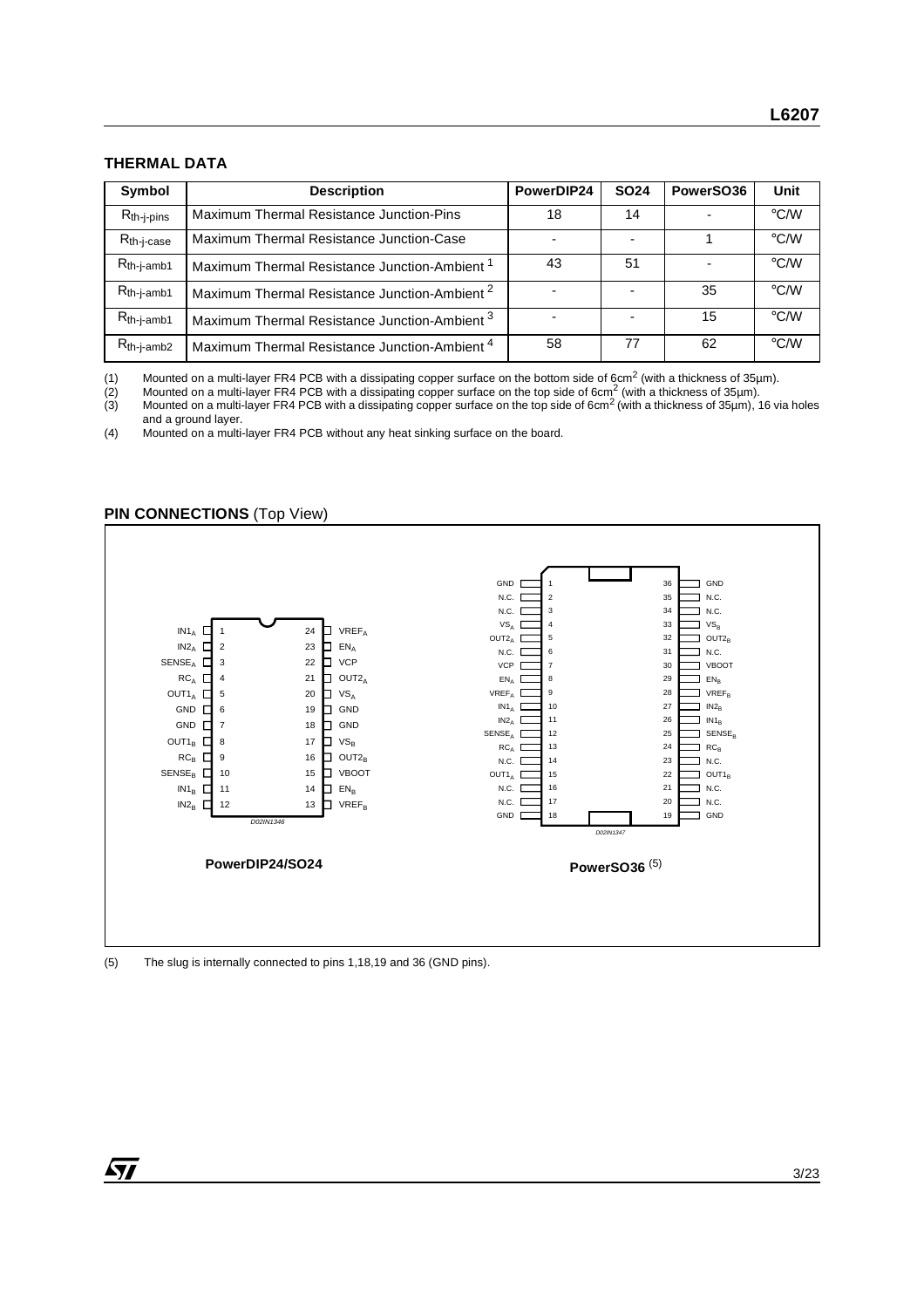# **L6207**

# **PIN DESCRIPTION**

|                     | <b>PACKAGE</b>   |                          |                   |                                                                                                                                                                                                                                                                                                   |  |  |
|---------------------|------------------|--------------------------|-------------------|---------------------------------------------------------------------------------------------------------------------------------------------------------------------------------------------------------------------------------------------------------------------------------------------------|--|--|
| SO24/<br>PowerDIP24 | PowerSO36        | <b>Name</b>              | <b>Type</b>       | <b>Function</b>                                                                                                                                                                                                                                                                                   |  |  |
| PIN#                | PIN#             |                          |                   |                                                                                                                                                                                                                                                                                                   |  |  |
| $\mathbf{1}$        | 10               | IN1 <sub>A</sub>         | Logic input       | Bridge A Logic Input 1.                                                                                                                                                                                                                                                                           |  |  |
| $\overline{2}$      | 11               | IN2A                     | Logic input       | Bridge A Logic Input 2.                                                                                                                                                                                                                                                                           |  |  |
| 3                   | 12               | <b>SENSEA</b>            | Power Supply      | Bridge A Source Pin. This pin must be connected to Power<br>Ground through a sensing power resistor.                                                                                                                                                                                              |  |  |
| 4                   | 13               | <b>RCA</b>               | <b>RC</b> Pin     | RC Network Pin. A parallel RC network connected<br>between this pin and ground sets the Current Controller<br>OFF-Time of the Bridge A.                                                                                                                                                           |  |  |
| $\overline{5}$      | 15               | OUT <sub>1</sub>         | Power Output      | Bridge A Output 1.                                                                                                                                                                                                                                                                                |  |  |
| 6, 7,<br>18, 19     | 1, 18,<br>19, 36 | GND                      | <b>GND</b>        | Signal Ground terminals. In Power DIP and SO packages,<br>these pins are also used for heat dissipation toward the<br>PCB.                                                                                                                                                                        |  |  |
| 8                   | 22               | OUT1 <sub>B</sub>        | Power Output      | Bridge B Output 1.                                                                                                                                                                                                                                                                                |  |  |
| 9                   | 24               | $RC_B$                   | RC Pin            | RC Network Pin. A parallel RC network connected<br>between this pin and ground sets the Current Controller<br>OFF-Time of the Bridge B.                                                                                                                                                           |  |  |
| 10                  | 25               | <b>SENSE<sub>B</sub></b> | Power Supply      | Bridge B Source Pin. This pin must be connected to Power<br>Ground through a sensing power resistor.                                                                                                                                                                                              |  |  |
| 11                  | 26               | IN1 <sub>B</sub>         | Logic Input       | Bridge B Input 1                                                                                                                                                                                                                                                                                  |  |  |
| 12                  | 27               | IN2 <sub>B</sub>         | Logic Input       | Bridge B Input 2                                                                                                                                                                                                                                                                                  |  |  |
| 13                  | 28               | <b>VREF<sub>B</sub></b>  | Analog Input      | Bridge B Current Controller Reference Voltage.<br>Do not leave this pin open or connect to GND.                                                                                                                                                                                                   |  |  |
| 14                  | 29               | EN <sub>B</sub>          | Logic Input (6)   | Bridge B Enable. LOW logic level switches OFF all Power<br>MOSFETs of Bridge B. This pin is also connected to the<br>collector of the Overcurrent and Thermal Protection<br>transistor to implement over current protection.<br>If not used, it has to be connected to +5V through a<br>resistor. |  |  |
| 15                  | 30               | <b>VBOOT</b>             | Supply<br>Voltage | Bootstrap Voltage needed for driving the upper Power<br>MOSFETs of both Bridge A and Bridge B.                                                                                                                                                                                                    |  |  |
| 16                  | 32               | OUT <sub>2B</sub>        | Power Output      | Bridge B Output 2.                                                                                                                                                                                                                                                                                |  |  |
| 17                  | 33               | $VS_B$                   | Power Supply      | Bridge B Power Supply Voltage. It must be connected to<br>the supply voltage together with pin VSA.                                                                                                                                                                                               |  |  |
| 20                  | $\overline{4}$   | VS <sub>A</sub>          | Power Supply      | Bridge A Power Supply Voltage. It must be connected to<br>the supply voltage together with pin VSB.                                                                                                                                                                                               |  |  |
| 21                  | 5                | OUT <sub>2</sub> A       | Power Output      | Bridge A Output 2.                                                                                                                                                                                                                                                                                |  |  |
| 22                  | $\overline{7}$   | <b>VCP</b>               | Output            | Charge Pump Oscillator Output.                                                                                                                                                                                                                                                                    |  |  |

 $\sqrt{1}$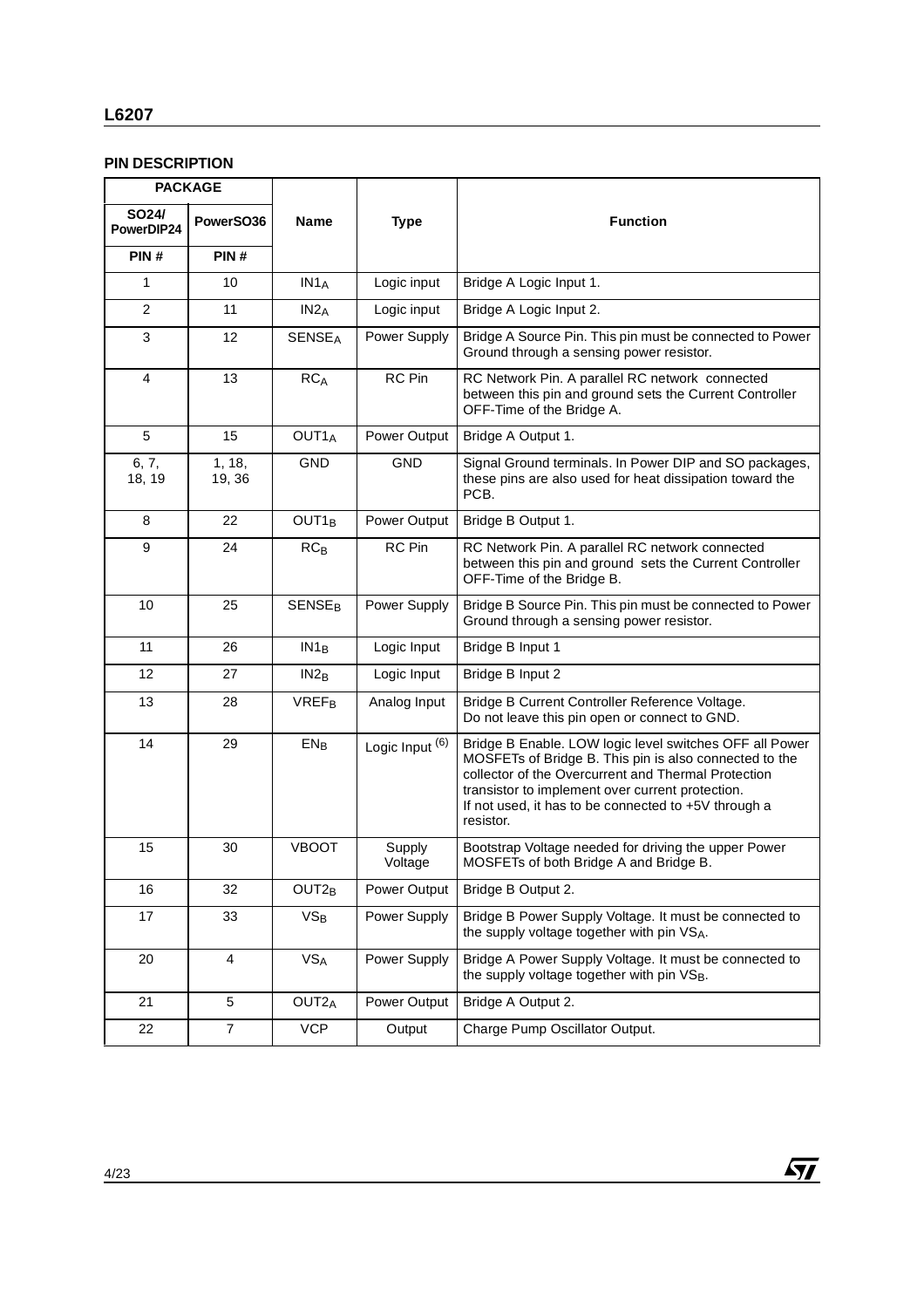#### **PIN DESCRIPTION** (continued)

| 23 | 8 | $EN_A$       | Logic Input (6) | Bridge A Enable. LOW logic level switches OFF all Power<br>MOSFETs of Bridge A. This pin is also connected to the<br>collector of the Overcurrent and Thermal Protection<br>transistor to implement over current protection.<br>If not used, it has to be connected to +5V through a<br>resistor. |
|----|---|--------------|-----------------|---------------------------------------------------------------------------------------------------------------------------------------------------------------------------------------------------------------------------------------------------------------------------------------------------|
| 24 | 9 | <b>VREFA</b> | Analog Input    | Bridge A Current Controller Reference Voltage.<br>Do not leave this pin open or connect to GND.                                                                                                                                                                                                   |

(6) Also connected at the output drain of the Over current and Thermal protection MOSFET. Therefore, it has to be driven putting in series a resistor with a value in the range of 2.2KΩ - 180KΩ, recommended 100KΩ.

#### **ELECTRICAL CHARACTERISTICS**

 $(T<sub>amb</sub> = 25 °C, V<sub>s</sub> = 48V, unless otherwise specified)$ 

| Symbol                      | <b>Parameter</b>             | <b>Test Conditions</b>                                     | Min | Typ | Max | Unit |
|-----------------------------|------------------------------|------------------------------------------------------------|-----|-----|-----|------|
| $V_{\text{Sth}(\text{ON})}$ | Turn-on Threshold            |                                                            | 6.6 |     | 7.4 |      |
| $V_{\text{Sth(OFF)}}$       | <b>Turn-off Threshold</b>    |                                                            | 5.6 | 6   | 6.4 |      |
| Is                          | Quiescent Supply Current     | All Bridges OFF;<br>$T_i = -25^{\circ}C$ to 125°C $^{(7)}$ |     | 5   | 10  | mA   |
| T <sub>İ</sub> (OFF)        | Thermal Shutdown Temperature |                                                            |     | 165 |     | °C   |

#### **Output DMOS Transistors**

| R <sub>DS(ON)</sub> | High-Side Switch ON Resistance $T_i = 25$ °C |                                |         | 0.34 | 0.4  | Ω  |
|---------------------|----------------------------------------------|--------------------------------|---------|------|------|----|
|                     |                                              | $1T_i = 125 °C$ <sup>(7)</sup> |         | 0.53 | 0.59 | Ω  |
|                     | Low-Side Switch ON Resistance                | $T_i = 25 °C$                  |         | 0.28 | 0.34 | Ω  |
|                     |                                              | $T_i = 125$ °C $^{(7)}$        |         | 0.47 | 0.53 | Ω  |
| <b>IDSS</b>         | Leakage Current                              | $EN = Low$ ; OUT = $V_S$       |         |      | 2    | mA |
|                     |                                              | $EN = Low$ ; $OUT = GND$       | $-0.15$ |      |      | mA |

#### **Source Drain Diodes**

| Vsd | Forward ON Voltage    | $I_{SD} = 2.8A$ , $EN = LOW$ | 1.15 | 1.3 |    |
|-----|-----------------------|------------------------------|------|-----|----|
| trr | Reverse Recovery Time | $I_f = 2.8A$                 | 300  |     | ns |
| tfr | Forward Recovery Time |                              | 200  |     | ns |

#### **Logic Input**

| VIL             | Low level logic input voltage  |                                | $-0.3$ |     | 0.8 | V      |
|-----------------|--------------------------------|--------------------------------|--------|-----|-----|--------|
| V <sub>IH</sub> | High level logic input voltage |                                | 2      |     | 7   | V      |
| Ιщ              | Low Level Logic Input Current  | <b>GND Logic Input Voltage</b> | $-10$  |     |     | μA     |
| Iін             | High Level Logic Input Current | 7V Logic Input Voltage         |        |     | 10  | μA     |
| $V_{th(ON)}$    | Turn-on Input Threshold        |                                |        | 1.8 | 2.0 | $\vee$ |
| $V_{th(OFF)}$   | Turn-off Input Threshold       |                                | 0.8    | 1.3 |     | V      |
| $V_{th(HYS)}$   | Input Threshold Hysteresis     |                                | 0.25   | 0.5 |     | V      |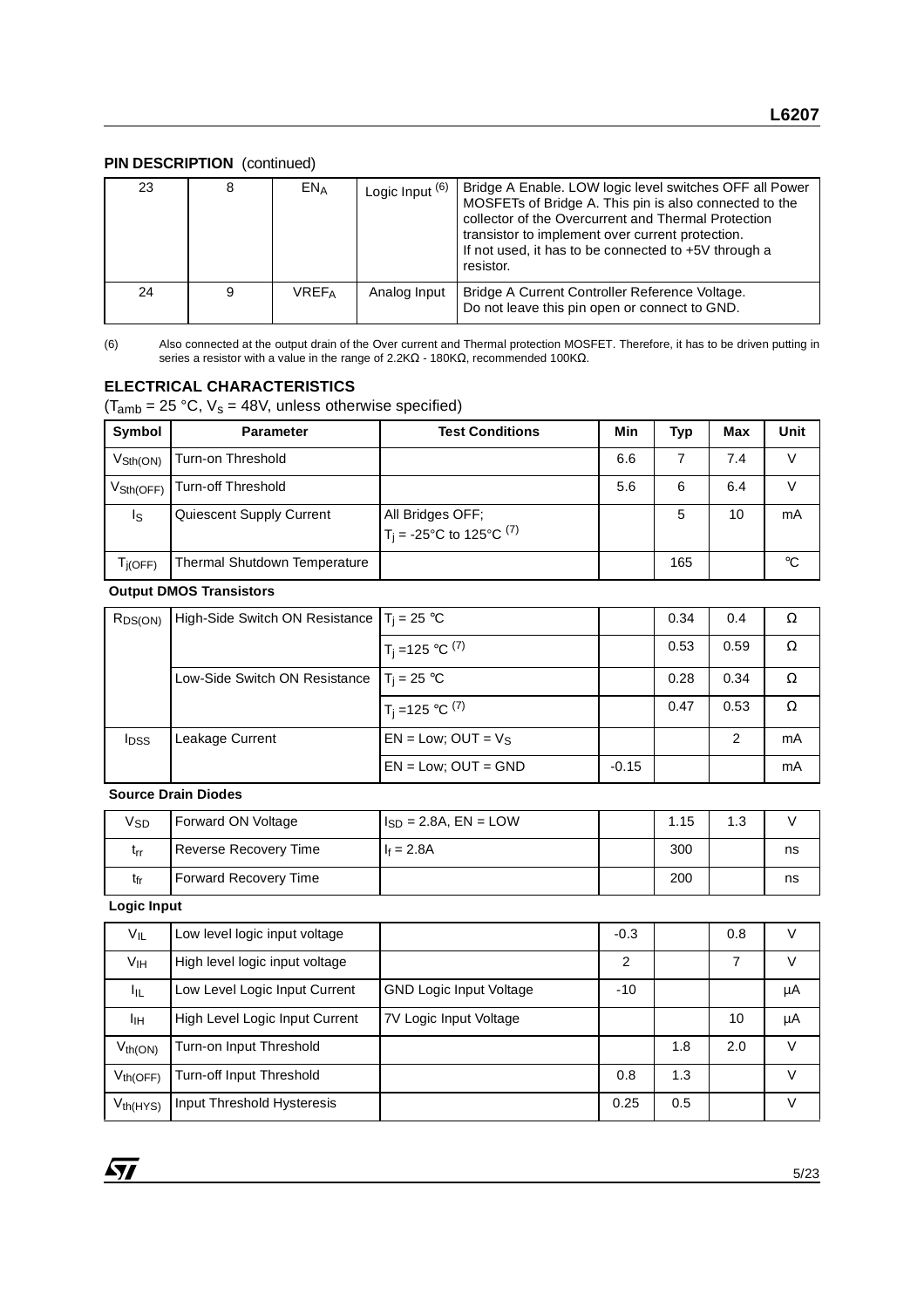# **ELECTRICAL CHARACTERISTICS** (continued)

 $(T<sub>amb</sub> = 25 °C, V<sub>s</sub> = 48V, unless otherwise specified)$ 

| Symbol            | <b>Parameter</b>                      | <b>Test Conditions</b>                                           | Min | <b>Typ</b> | Max | Unit       |
|-------------------|---------------------------------------|------------------------------------------------------------------|-----|------------|-----|------------|
|                   | <b>Switching Characteristics</b>      |                                                                  |     |            |     |            |
| $t_{D(on)EN}$     | Enable to out turn ON delay time (8)  | $I_{\text{LOAD}}$ = 2.8A, Resistive Load                         | 100 | 250        | 400 | ns         |
| $t_{D(0n)IN}$     | Input to out turn ON delay time       | $I_{\text{LOAD}}$ = 2.8A, Resistive Load<br>(dead time included) |     | 1.6        |     | μs         |
| t <sub>RISE</sub> | Output rise time <sup>(8)</sup>       | $I1$ $OAD = 2.8A$ , Resistive Load                               | 40  |            | 250 | ns         |
| $t_{D(off)EN}$    | Enable to out turn OFF delay time (8) | $I1$ $OAD = 2.8A$ , Resistive Load                               | 300 | 550        | 800 | ns         |
| $t_{D(off)IN}$    | Input to out turn OFF delay time      | $I_{\text{LOAD}}$ = 2.8A, Resistive Load                         |     | 600        |     | ns         |
| <b>t</b> FALL     | Output Fall Time (8)                  | $I_{\text{LOAD}}$ = 2.8A, Resistive Load                         | 40  |            | 250 | ns         |
| $t_{dt}$          | Dead Time Protection                  |                                                                  | 0.5 | 1          |     | μs         |
| fcP               | Charge pump frequency                 | -25°C <t<sub>i &lt;125°C</t<sub>                                 |     | 0.6        | 1   | <b>MHz</b> |

#### **PWM Comparator and Monostable**

|                       | IRCA, IRCB Source Current at pins RCA and<br>RC <sub>B</sub> | $V_{RCA} = V_{RCB} = 2.5V$                             | 3.5 | 5.5 |    | mA |
|-----------------------|--------------------------------------------------------------|--------------------------------------------------------|-----|-----|----|----|
| Voffset               | Offset Voltage on Sense<br>Comparator                        | $V_{REFA}$ , $V_{REFB} = 0.5V$                         |     | ±5  |    | mV |
| t <sub>PROP</sub>     | Turn OFF Propagation Delay <sup>(9)</sup>                    |                                                        |     | 500 |    | ns |
| <sup>t</sup> BLANK    | Internal Blanking Time on<br>SENSE pins                      |                                                        |     | 1   |    | μs |
| t <sub>ON</sub> (MIN) | Minimum On Time                                              |                                                        |     | 1.5 | 2  | μs |
| $t_{\text{OFF}}$      | <b>PWM Recirculation Time</b>                                | $R_{\text{OFF}} = 20K\Omega$ ; $C_{\text{OFF}} = 1nF$  |     | 13  |    | μs |
|                       |                                                              | $R_{\text{OFF}} = 100K\Omega$ ; $C_{\text{OFF}} = 1nF$ |     | 61  |    | μs |
| <b>I</b> BIAS         | Input Bias Current at pins VREFA<br>and VREF <sub>B</sub>    |                                                        |     |     | 10 | μA |

**Over Current Protection**

| <b>ISOVER</b>         | Input Supply Overcurrent<br><b>Protection Threshold</b> | $T_i = -25^{\circ}C$ to 125°C <sup>(7)</sup> | 4 | 5.6 | 7.1 | Α  |
|-----------------------|---------------------------------------------------------|----------------------------------------------|---|-----|-----|----|
| ROPDR                 | Open Drain ON Resistance                                | l = 4mA                                      |   | 40  | 60  |    |
| toc <sub>D</sub> (ON) | OCD Turn-on Delay Time (10)                             | $= 4$ mA; C <sub>EN</sub> < 100pF            |   | 200 |     | ns |
|                       | tocp(OFF) OCD Turn-off Delay Time (10)                  |                                              |   | 100 |     | ns |

(7) Tested at 25°C in a restricted range and guaranteed by characterization.<br>
(8) See Fig. 1.<br>
(9) Measured applying a voltage of 1V to pin SENSE and a voltage drop from

(8) See Fig. 1.

(10) See Fig. 2.



<sup>(9)</sup> Measured applying a voltage of 1V to pin SENSE and a voltage drop from 2V to 0V to pin VREF.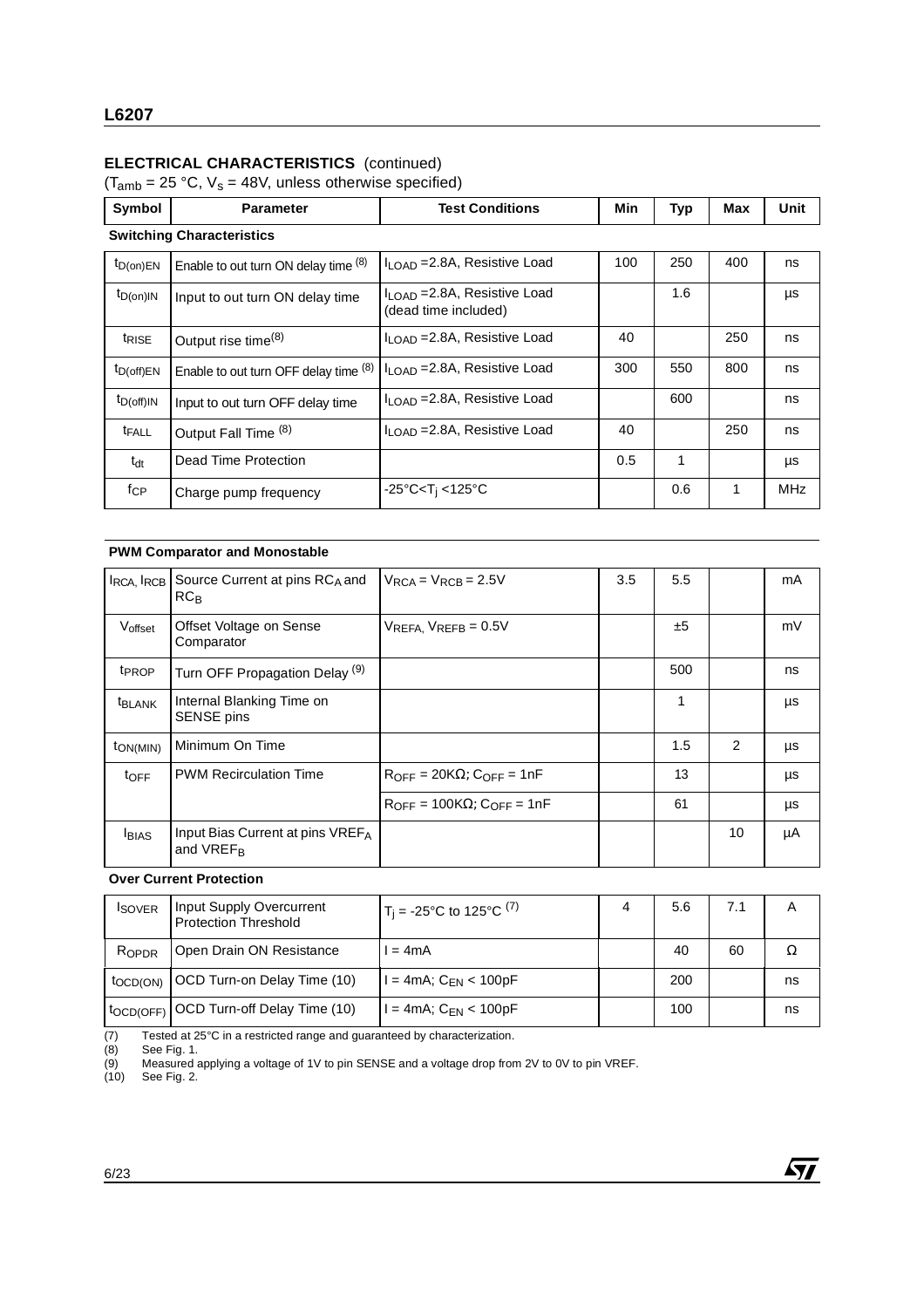**Figure 1. Switching Characteristic Definition**



# **Figure 2. Overcurrent Detection Timing Definition**

 $\sqrt{1}$ 

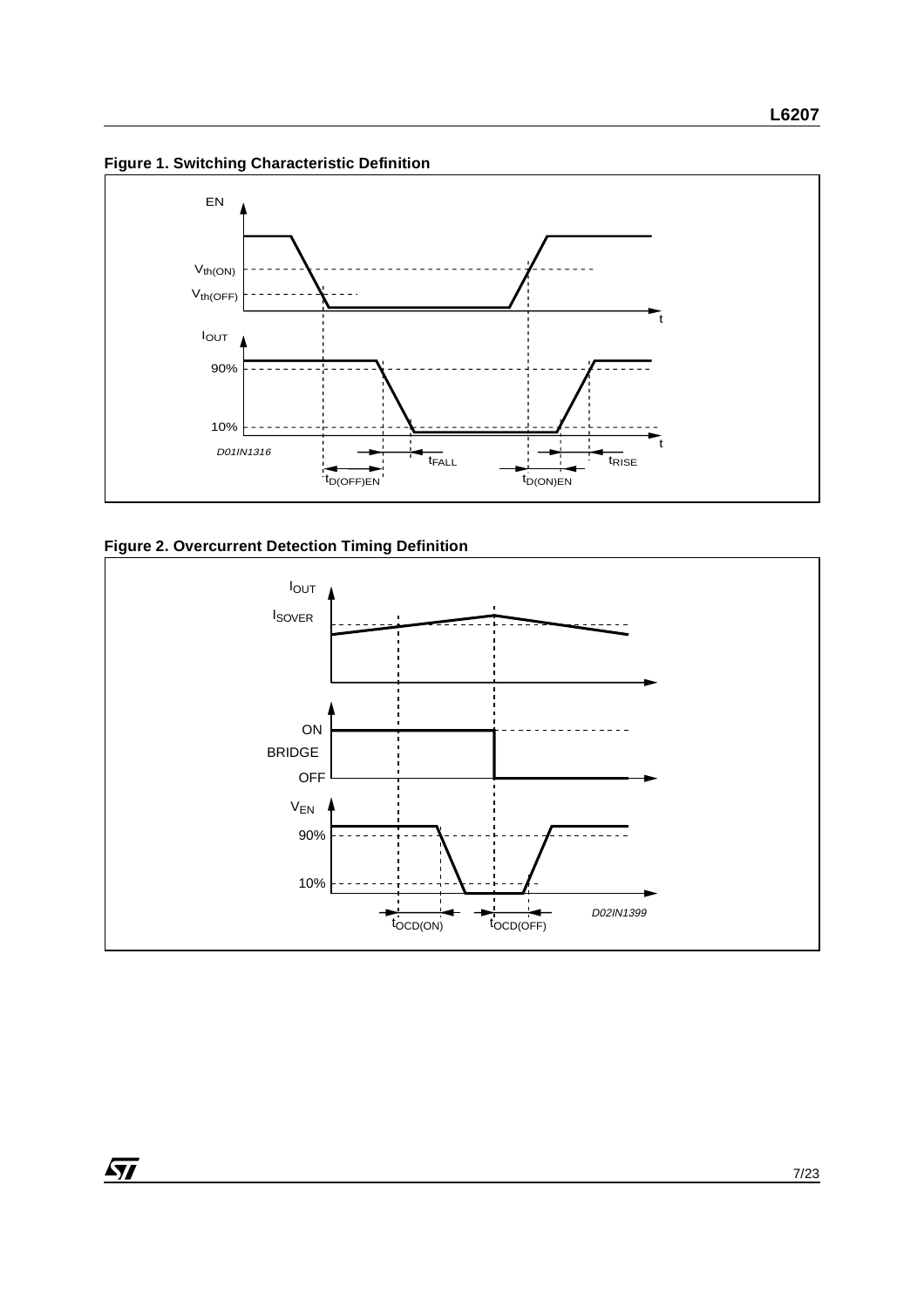#### **CIRCUIT DESCRIPTION**

#### **POWER STAGES and CHARGE PUMP**

The L6207 integrates two independent Power MOS Full Bridges. Each Power MOS has an Rdson = 0.3ohm (typical value @ 25°C), with intrinsic fast freewheeling diode. Cross conduction protection is achieved using a dead time (td =  $1\mu s$  typical) between the switch off and switch on of two Power MOS in one leg of a bridge.

Using N Channel Power MOS for the upper transistors in the bridge requires a gate drive voltage above the power supply voltage. The Bootstrapped (VBOOT) supply is obtained through an internal Oscillator and few external components to realize a charge pump circuit as shown in Figure 3. The oscillator output (VCP) is a square wave at 600kHz (typical) with 10V amplitude. Recommended values/part numbers for the charge pump circuit are shown in Table1.

**Table 1. Charge Pump External Components Values**

| Своот          | 220 <sub>n</sub> F |
|----------------|--------------------|
| $C_{P}$        | 10nF               |
| $R_{P}$        | $100\Omega$        |
| D <sub>1</sub> | 1N4148             |
| D <sub>2</sub> | 1N4148             |

# **Figure 3. Charge Pump Circuit**



# **LOGIC INPUTS**

Pins  $IN1_A$ ,  $IN2_B$ ,  $IN1_B$  and  $IN2_B$  are TTL/CMOS and uC compatible logic inputs. The internal structure is shown in Fig. 4. Typical value for turn-on and turn-off thresholds are respectively Vthon = 1.8V and Vthoff  $= 1.3V.$ 

Pins  $EN_A$  and  $EN_B$  have identical input structure with the exception that the drains of the Overcurrent and

thermal protection MOSFETs (one for the Bridge A and one for the Bridge B) are also connected to these pins. Due to these connections some care needs to be taken in driving these pins. The  $EN<sub>A</sub>$  and  $EN<sub>B</sub>$  inputs may be driven in one of two configurations as shown in figures 5 or 6. If driven by an open drain (collector) structure, a pull-up resistor  $R_{EN}$  and a capacitor  $C_{EN}$  are connected as shown in Fig. 5. If the driver is a standard Push-Pull structure the resistor  $R_{EN}$  and the capacitor  $C_{EN}$  are connected as shown in Fig. 6. The resistor  $R_{EN}$  should be chosen in the range from 2.2kΩ to 180KΩ. Recommended values for  $R_{EN}$  and  $C_{EN}$  are respectively 100K $\Omega$  and 5.6nF. More information on selecting the values is found in the Overcurrent Protection section.

#### **Figure 4. Logic Inputs Internal Structure**



#### **Figure 5. ENA and ENB Pins Open Collector Driving**



#### **Figure 6. ENA and ENB Pins Push-Pull Driving**



57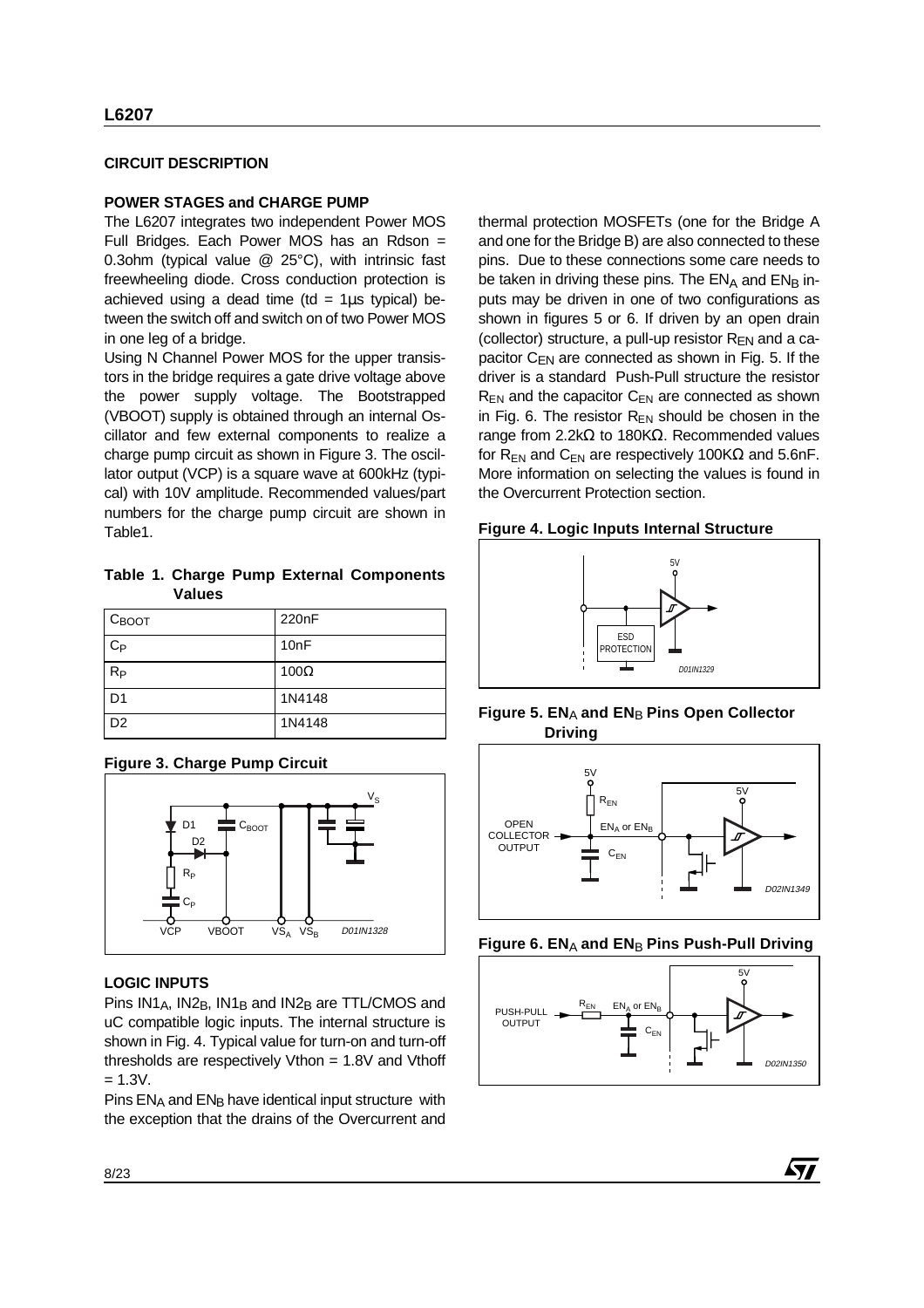#### **TRUTH TABLE**

| <b>INPUTS</b> |                 |     |                  | <b>OUTPUTS</b>   | Description (*)         |  |  |
|---------------|-----------------|-----|------------------|------------------|-------------------------|--|--|
| <b>EN</b>     | IN <sub>1</sub> | IN2 | OUT <sub>1</sub> | OUT <sub>2</sub> |                         |  |  |
|               |                 |     | High Z           | High Z           | <b>Disable</b>          |  |  |
|               |                 |     | <b>GND</b>       | <b>GND</b>       | Brake Mode (Lower Path) |  |  |
|               | н               |     | Vs               | GND (Vs)         | Forward                 |  |  |
|               |                 | н   | GND (Vs)         | Vs               | Reverse                 |  |  |
|               |                 |     | Vs               | Vs               | Brake Mode (Upper Path) |  |  |

 $X = Don't care$ 

 $High Z = High Impedance Output$ 

 $GND (Vs) = GND$  during Ton, Vs during Toff

(\*) Valid only in case of load connected between OUT1 and OUT2

#### **PWM CURRENT CONTROL**

The L6207 includes a constant off time PWM current controller for each of the two bridges. The current control circuit senses the bridge current by sensing the voltage drop across an external sense resistor connected between the source of the two lower power MOS transistors and ground, as shown in Figure 7. As the current in the load builds up the voltage across the sense resistor increases proportionally. When the voltage drop across the sense resistor becomes greater than the voltage at the reference input (VREF<sub>A</sub> or VREF<sub>B</sub>) the sense comparator triggers the monostable switching the low-side MOS off. The low-side MOS remain off for the time set by the monostable and the motor current recirculates in the upper path. When the monostable times out the bridge will again turn on. Since the internal dead time, used to prevent cross conduction in the bridge, delays the turn on of the power MOS, the effective off time is the sum of the monostable time plus the dead time.

#### **Figure 7. PWM Current Controller Simplified Schematic**



Figure 8 shows the typical operating waveforms of the output current, the voltage drop across the sensing resistor, the RC pin voltage and the status of the bridge. Immediately after the low-side Power MOS turns on, a high peak current flows through the sensing resistor due to the reverse recovery of the freewheeling diodes. The L6207 provides a 1µs Blanking Time t<sub>BLANK</sub> that inhibits the comparator output so that this current spike cannot prematurely re-trigger the monostable.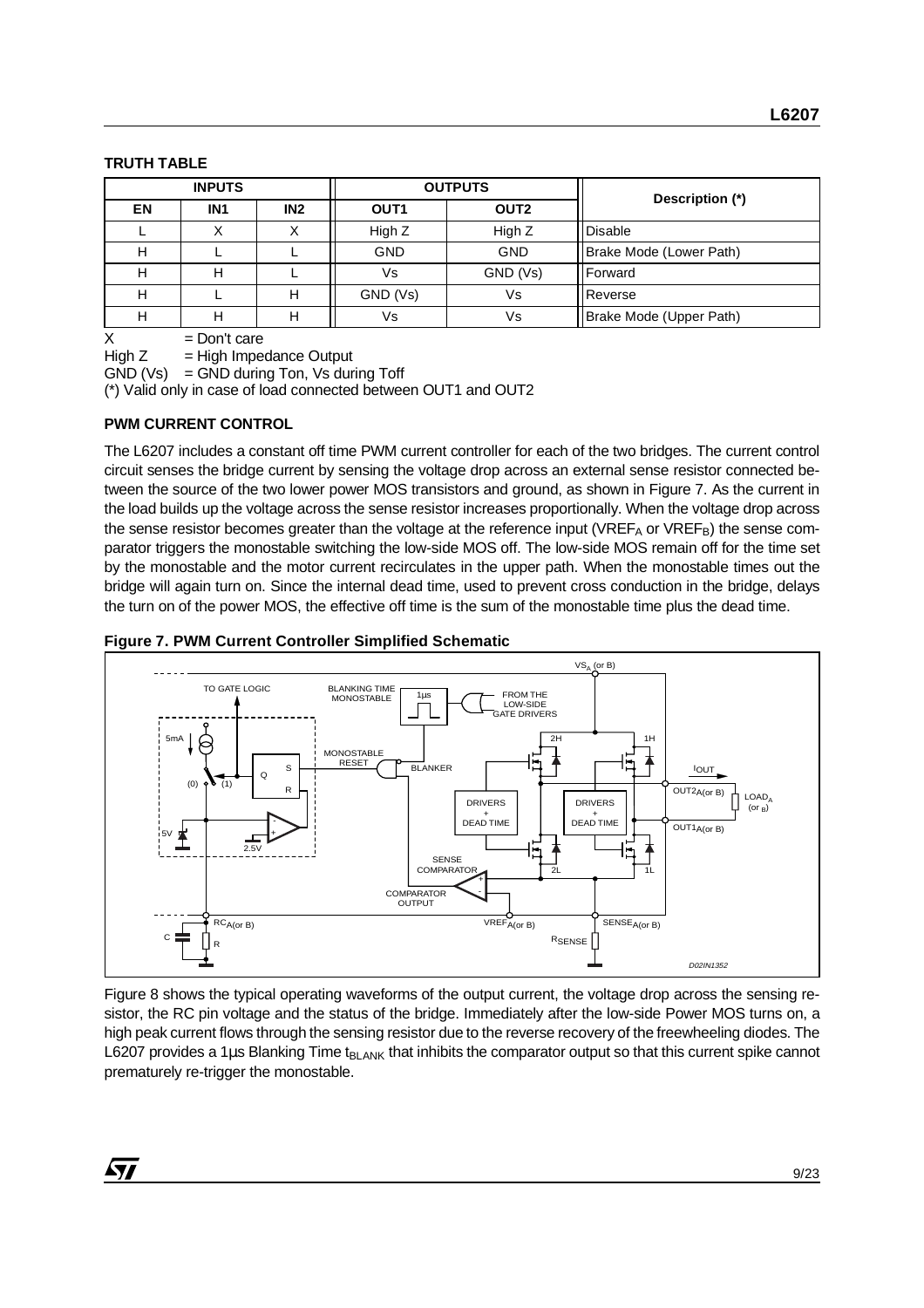

**Figure 8. Output Current Regulation Waveforms**

Figure 9 shows the magnitude of the Off Time t<sub>OFF</sub> versus C<sub>OFF</sub> and R<sub>OFF</sub> values. It can be approximately calculated from the equations:

 $t_{RCFALL} = 0.6 \cdot R_{OFF} \cdot C_{OFF}$  $t$ OFF =  $t$ RCFALL +  $t$ DT = 0.6  $\cdot$  ROFF  $\cdot$  COFF +  $t$ DT

where R<sub>OFF</sub> and C<sub>OFF</sub> are the external component values and  $t_{DT}$  is the internally generated Dead Time with: 20KΩ  $\leq$  R<sub>OFF</sub>  $\leq$  100KΩ

 $0.47nF \leq C_{OFF} \leq 100nF$  $t_{DT}$  = 1µs (typical value)

Therefore:

 $t$ OFF(MIN) = 6.6 $\mu$ s  $to$ FF(MAX) = 6ms

These values allow a sufficient range of t $_{OFF}$  to implement the drive circuit for most motors.

The capacitor value chosen for  $C_{\text{OFF}}$  also affects the Rise Time t<sub>RCRISF</sub> of the voltage at the pin RCOFF. The Rise Time t<sub>RCRISE</sub> will only be an issue if the capacitor is not completely charged before the next time the monostable is triggered. Therefore, the on time  $t_{ON}$ , which depends by motors and supply parameters, has to

57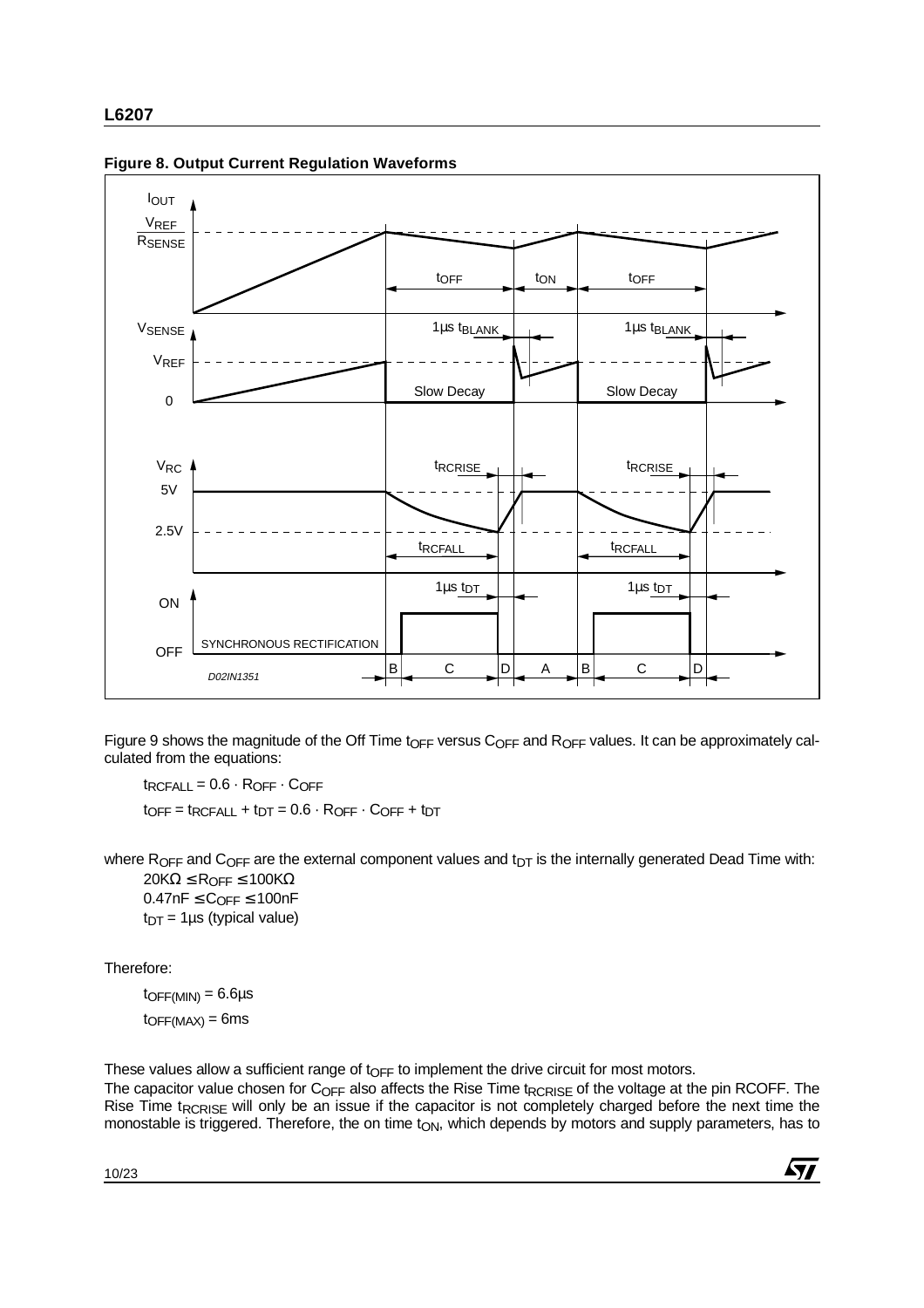be bigger than t<sub>RCRISE</sub> for allowing a good current regulation by the PWM stage. Furthermore, the on time t<sub>ON</sub> can not be smaller than the minimum on time  $t_{ON(MIN)}$ .

 $t_{RCRISE} = 600 \cdot C_{OFF}$  ${\rm t_{ON}}$  >  ${\rm t_{ON(MIN)}}$  = 1.5 $\mu$ s (typ. value)  $\int_{t_{ON}}^{t_{ON}} t_{RCRISE} - t_{DT}$ 

Figure 10 shows the lower limit for the on time t<sub>ON</sub> for having a good PWM current regulation capacity. It has to be said that t<sub>ON</sub> is always bigger than t<sub>ON(MIN)</sub> because the device imposes this condition, but it can be smaller than t<sub>RCRISE</sub> - t<sub>DT</sub>. In this last case the device continues to work but the off time t<sub>OFF</sub> is not more constant. So, small C<sub>OFF</sub> value gives more flexibility for the applications (allows smaller on time and, therefore, higher switching frequency), but, the smaller is the value for C<sub>OFF</sub>, the more influential will be the noises on the circuit performance.



#### Figure 9. t<sub>OFF</sub> versus C<sub>OFF</sub> and R<sub>OFF</sub>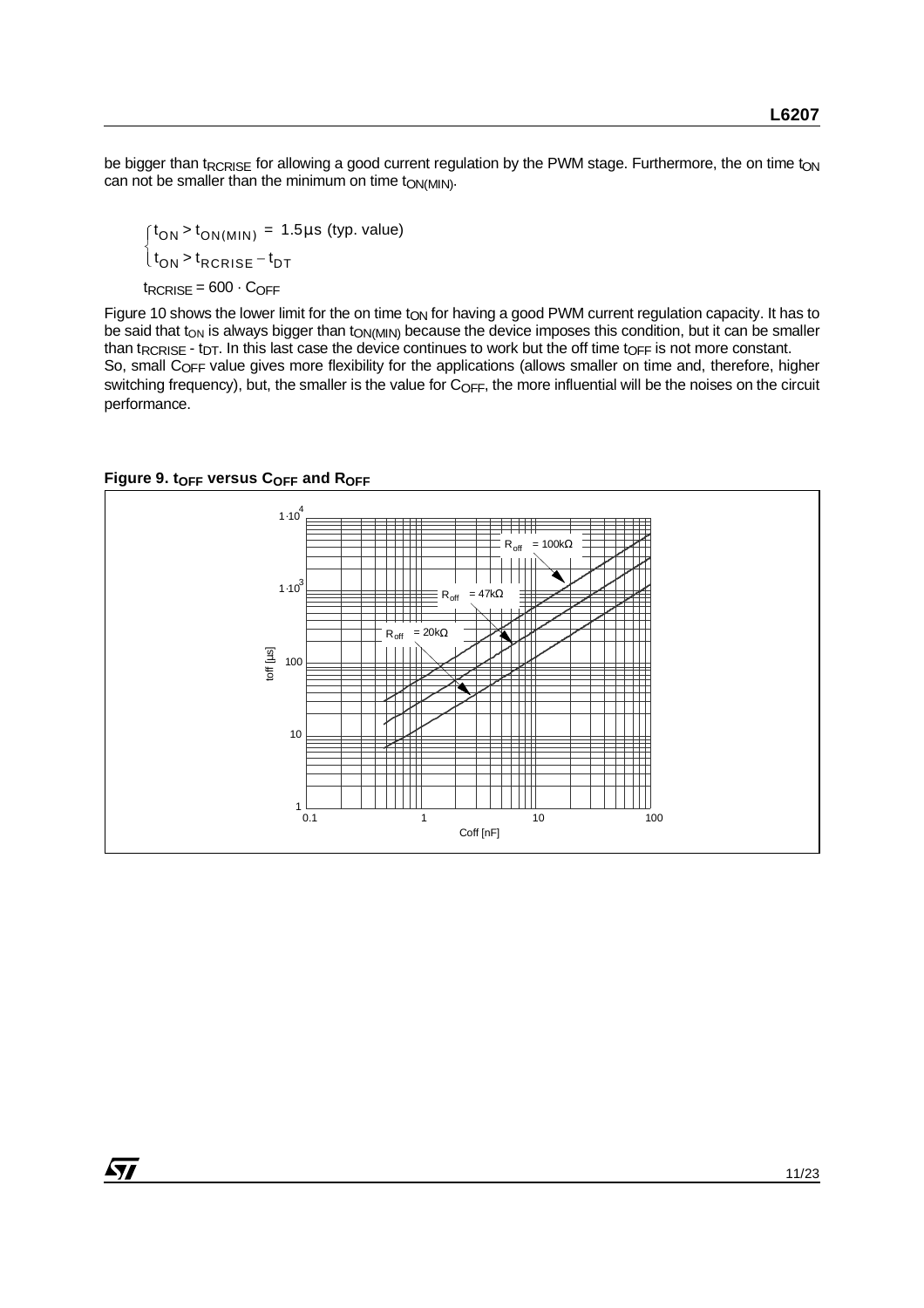

Figure 10. Area where t<sub>ON</sub> can vary maintaining the PWM regulation.

# **SLOW DECAY MODE**

Figure 11 shows the operation of the bridge in the Slow Decay mode. At the start of the off time, the lower power MOS is switched off and the current recirculates around the upper half of the bridge. Since the voltage across the coil is low, the current decays slowly. After the dead time the upper power MOS is operated in the synchronous rectification mode. When the monostable times out, the lower power MOS is turned on again after some delay set by the dead time to prevent cross conduction.





冈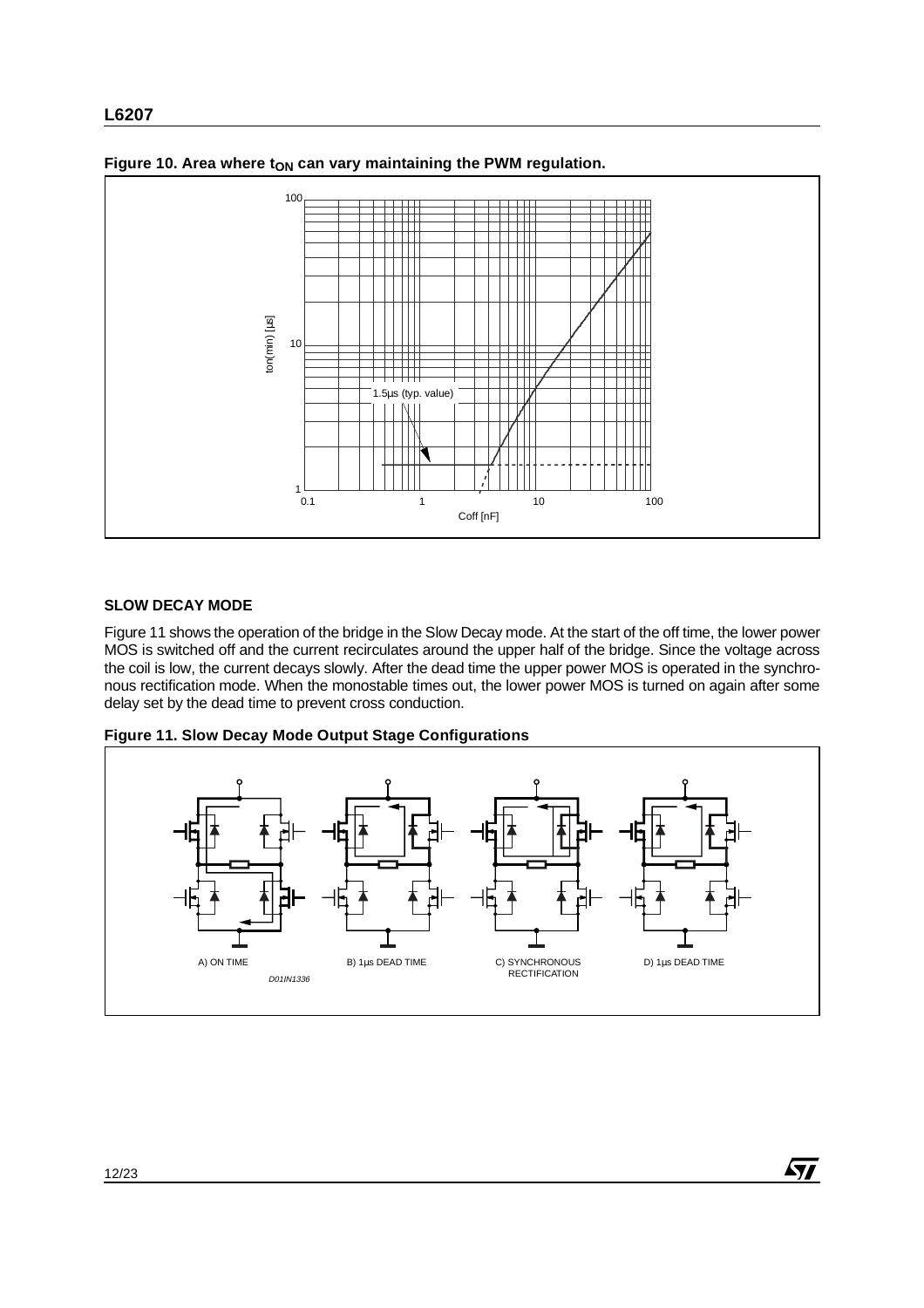#### **NON-DISSIPATIVE OVERCURRENT PROTECTION**

The L6207 integrates an Overcurrent Detection Circuit (OCD). This circuit provides protection against a short circuit to ground or between two phases of the bridge. With this internal over current detection, the external current sense resistor normally used and its associated power dissipation are eliminated. Figure 12 shows a simplified schematic of the overcurrent detection circuit.

To implement the over current detection, a sensing element that delivers a small but precise fraction of the output current is implemented with each high side power MOS. Since this current is a small fraction of the output current there is very little additional power dissipation. This current is compared with an internal reference current IREF. When the output current in one bridge reaches the detection threshold (typically 5.6A) the relative OCD comparator signals a fault condition. When a fault condition is detected, the EN pin is pulled below the turn off threshold (1.3V typical) by an internal open drain MOS with a pull down capability of 4mA. By using an external R-C on the EN pin, the off time before recovering normal operation can be easily programmed by means of the accurate thresholds of the logic inputs.



#### **Figure 12. Overcurrent Protection Simplified Schematic**

Figure 13 shows the Overcurrent Detection operation. The Disable Time t<sub>DISABLE</sub> before recovering normal operation can be easily programmed by means of the accurate thresholds of the logic inputs. It is affected whether by  $C_{EN}$  and  $R_{EN}$  values and its magnitude is reported in Figure 14. The Delay Time t<sub>DELAY</sub> before turning off the bridge when an overcurrent has been detected depends only by C<sub>EN</sub> value. Its magnitude is reported in Figure 15.

 $C_{FN}$  is also used for providing immunity to pin EN against fast transient noises. Therefore the value of  $C_{FN}$ should be chosen as big as possible according to the maximum tolerable Delay Time and the  $R_{FN}$  value should be chosen according to the desired Disable Time.

The resistor R<sub>EN</sub> should be chosen in the range from 2.2KΩ to 180KΩ. Recommended values for R<sub>EN</sub> and C<sub>EN</sub> are respectively 100KΩ and 5.6nF that allow obtaining 200µs Disable Time.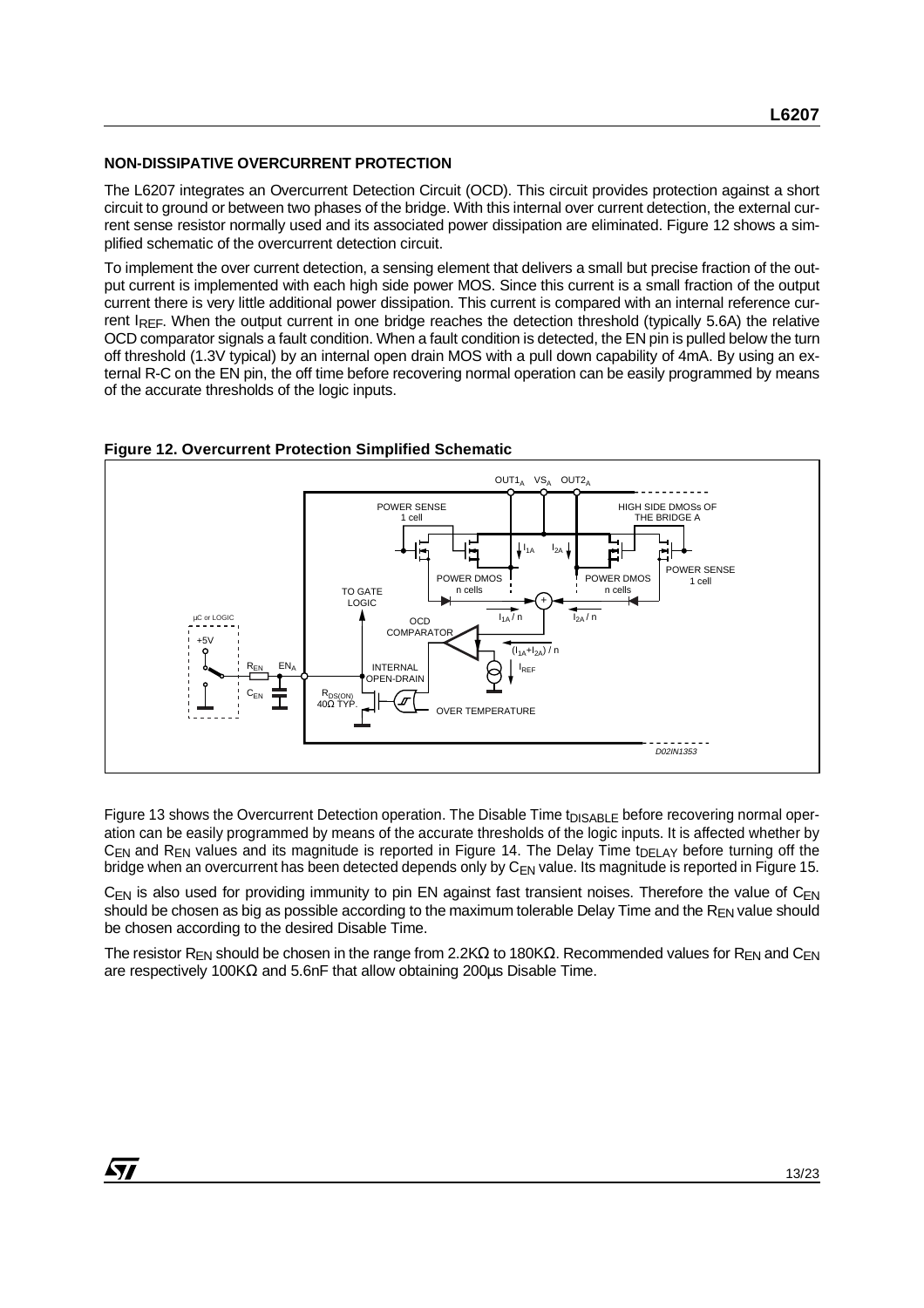

 $\sqrt{M}$ 

**Figure 13. Overcurrent Protection Waveforms**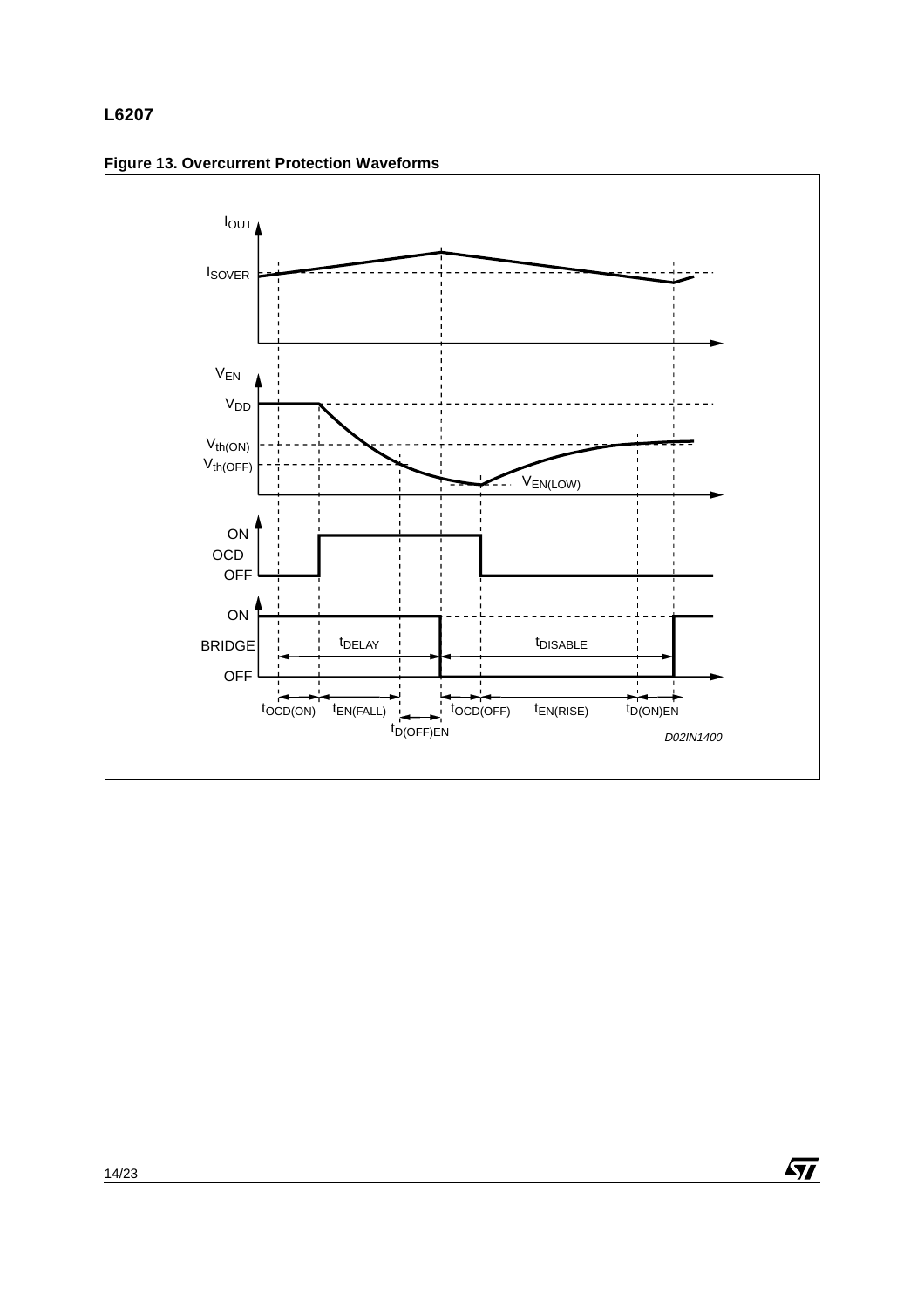

Figure 14.  $t_{DISABLE}$  versus  $C_{EN}$  and  $R_{EN}$  (V<sub>DD</sub> = 5V).

Figure 15. t<sub>DELAY</sub> versus C<sub>EN</sub> (V<sub>DD</sub> = 5V).



# **THERMAL PROTECTION**

In addition to the Ovecurrent Protection, the L6207 integrates a Thermal Protection for preventing the device destruction in case of junction over temperature. It works sensing the die temperature by means of a sensible element integrated in the die. The device switch-off when the junction temperature reaches 165°C (typ. value) with 15°C hysteresis (typ. value).

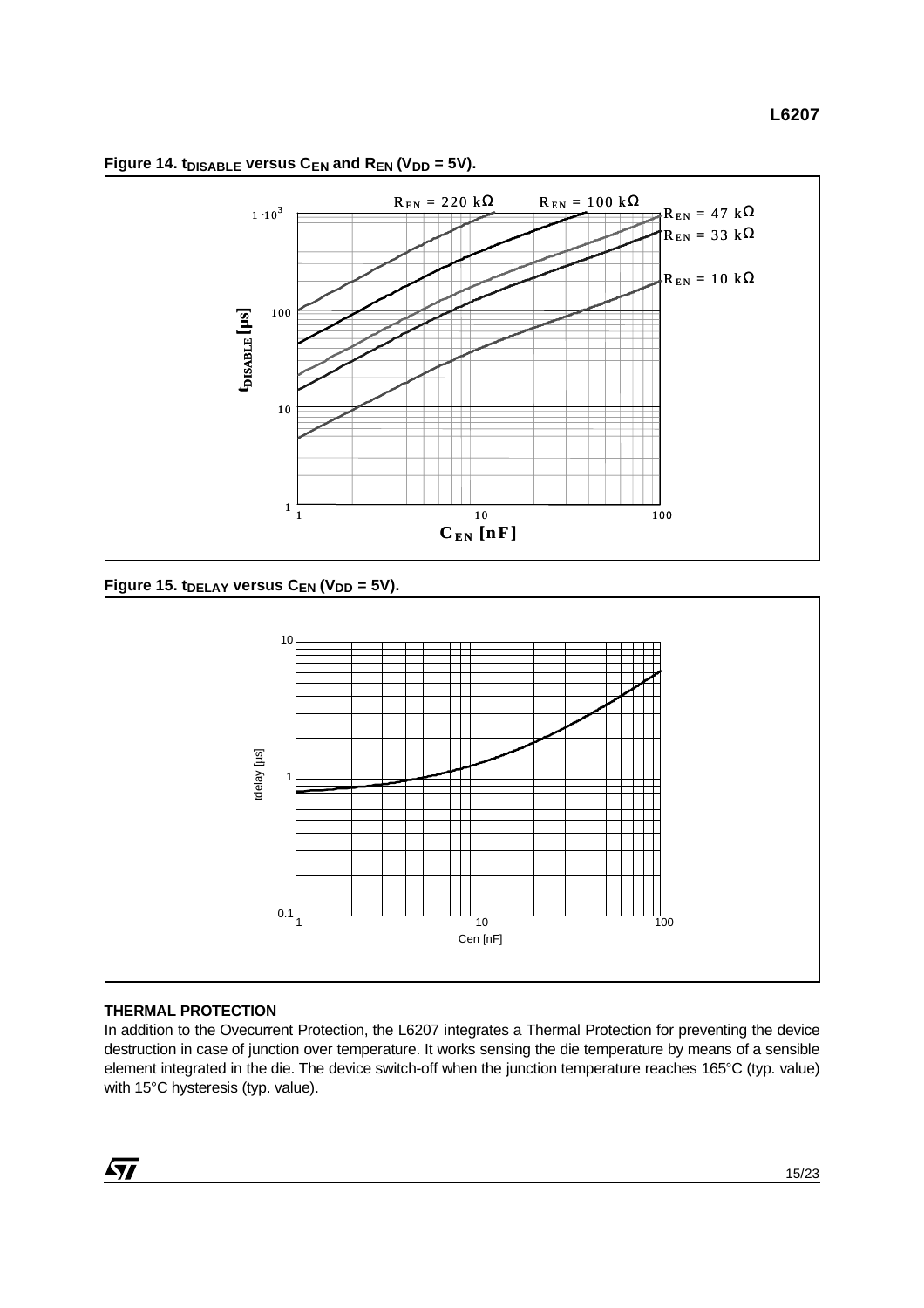# **APPLICATION INFORMATION**

A typical application using L6207 is shown in Fig. 16. Typical component values for the application are shown in Table 3. A high quality ceramic capacitor in the range of 100 to 200 nF should be placed between the power pins (VS<sub>A</sub> and VS<sub>B</sub>) and ground near the L6207 to improve the high frequency filtering on the power supply and reduce high frequency transients generated by the switching. The capacitors connected from the  $EN<sub>A</sub>$  and  $EN<sub>B</sub>$ inputs to ground set the shut down time for the BrgidgeA and BridgeB respectively when an over current is detected (see Overcurrent Protection). The two current sensing inputs (SENSE<sub>A</sub> and SENSE<sub>B</sub>) should be connected to the sensing resistors with a trace length as short as possible in the layout. The sense resistors should be non-inductive resistors to minimize the di/dt transients across the resistor. To increase noise immunity, unused logic pins (except ENA and ENB) are best connected to 5V (High Logic Level) or GND (Low Logic Level) (see pin description). It is recommended to keep Power Ground and Signal Ground separated on PCB.

| C <sub>1</sub>   | 100uF | $D_1$               | 1N4148                 |
|------------------|-------|---------------------|------------------------|
| $\rm{C}_2$       | 100nF | D <sub>2</sub>      | 1N4148                 |
| $C_A$            | 1nF   | $R_A$               | $39K\Omega$            |
| $C_B$            | 1nF   | $R_B$               | $39K\Omega$            |
| Своот            | 220nF | RENA                | $100K\Omega$           |
| $C_{P}$          | 10nF  | R <sub>ENB</sub>    | 100 $\mathsf{K}\Omega$ |
| C <sub>ENA</sub> | 5.6nF | $R_{P}$             | $100\Omega$            |
| $C_{ENB}$        | 5.6nF | RSENSEA             | $0.3\Omega$            |
| $C_{REFA}$       | 68nF  | R <sub>SENSEB</sub> | $0.3\Omega$            |
| $C_{REFB}$       | 68nF  |                     |                        |
|                  |       |                     |                        |

| Table 2. Component Values for Typical Application |  |
|---------------------------------------------------|--|
|---------------------------------------------------|--|

| $D_1$          | 1N4148       |
|----------------|--------------|
| D <sub>2</sub> | 1N4148       |
| $R_A$          | $39K\Omega$  |
| $R_B$          | $39K\Omega$  |
| RENA           | $100K\Omega$ |
| RENB           | $100K\Omega$ |
| $R_{P}$        | $100\Omega$  |
| RSENSEA        | $0.3\Omega$  |
| RSENSEB        | $0.3\Omega$  |

57



# **Figure 16. Typical Application**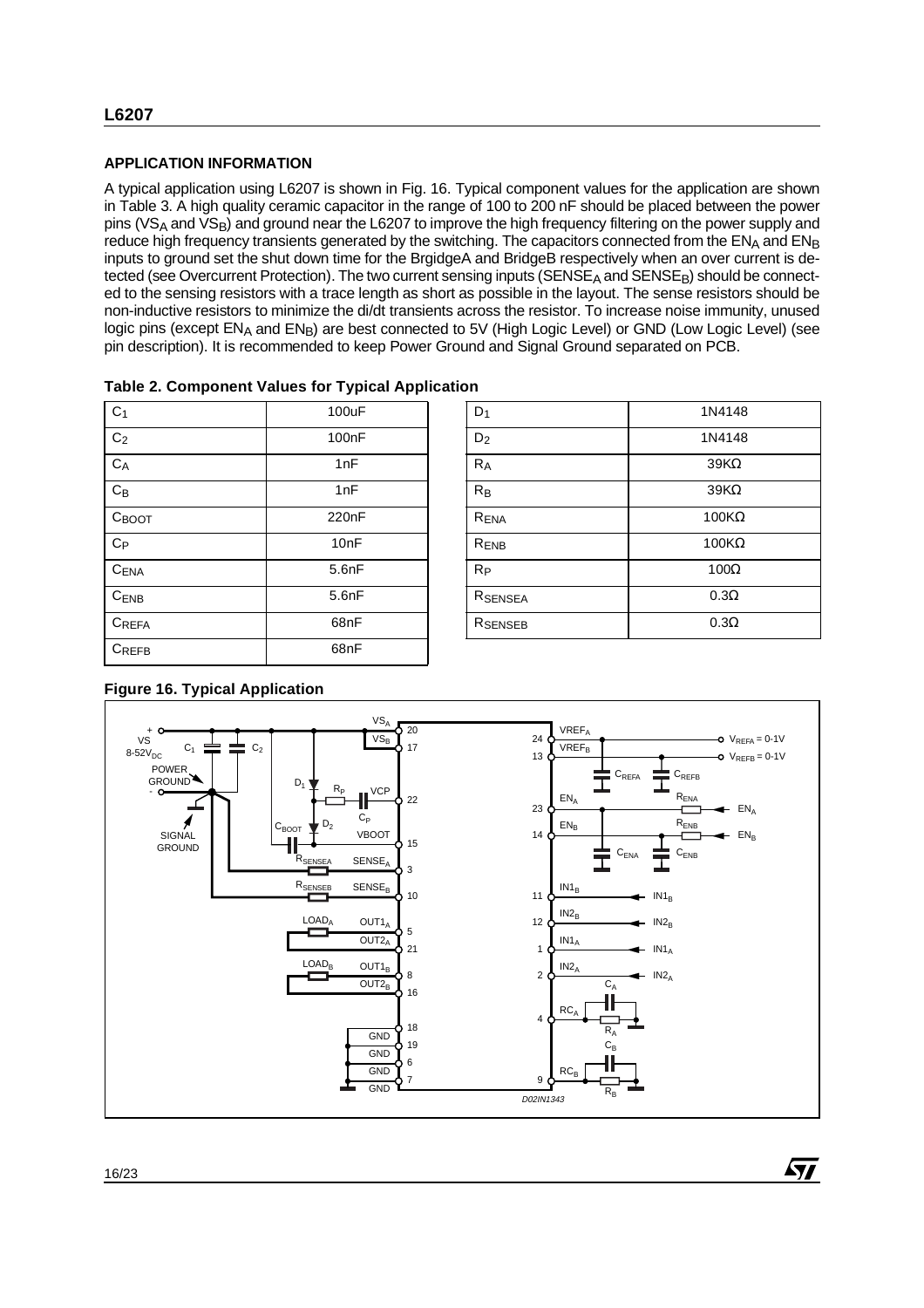#### **OUTPUT CURRENT CAPABILITY AND IC POWER DISSIPATION**

In Fig. 17 and Fig. 18 are shown the approximate relation between the output current and the IC power dissipation using PWM current control driving two loads, for two different driving types:

– One Full Bridge ON at a time (Fig.17) in which only one load at a time is energized.

– Two Full Bridges ON at the same time (Fig.18) in which two loads at the same time are energized. For a given output current and driving type the power dissipated by the IC can be easily evaluated, in order to establish which package should be used and how large must be the on-board copper dissipating area to guarantee a safe operating junction temperature (125°C maximum).





#### **Figure 18. IC Power Dissipation versus Output Current with Two Full Bridges ON at the same time.**



#### **THERMAL MANAGEMENT**

In most applications the power dissipation in the IC is the main factor that sets the maximum current that can be delivered by the device in a safe operating condition. Therefore, it has to be taken into account very carefully. Besides the available space on the PCB, the right package should be chosen considering the power dissipation. Heat sinking can be achieved using copper on the PCB with proper area and thickness. Figures 20, 21 and 22 show the Junctionto-Ambient Thermal Resistance values for the PowerSO36, PowerDIP24 and SO24 packages.

For instance, using a PowerSO package with copper slug soldered on a 1.5 mm copper thickness FR4 board with 6cm<sup>2</sup> dissipating footprint (copper thickness of 35µm), the R<sub>th i-amb</sub> is about 35°C/W. Fig. 19 shows mounting methods for this package. Using a multi-layer board with vias to a ground plane, thermal impedance can be reduced down to 15°C/W.

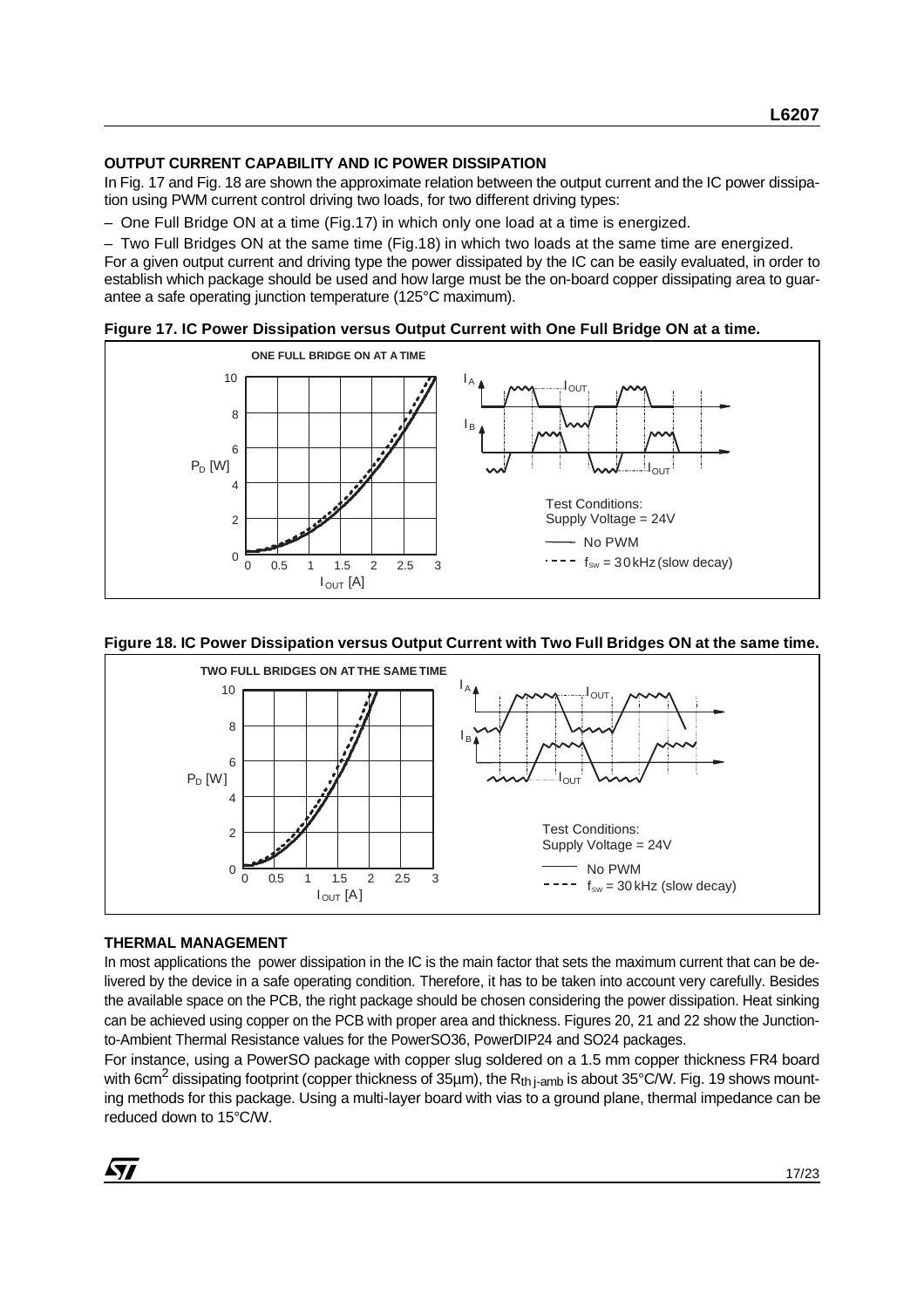#### **Figure 19. Mounting the PowerSO package.**















 $\sqrt{M}$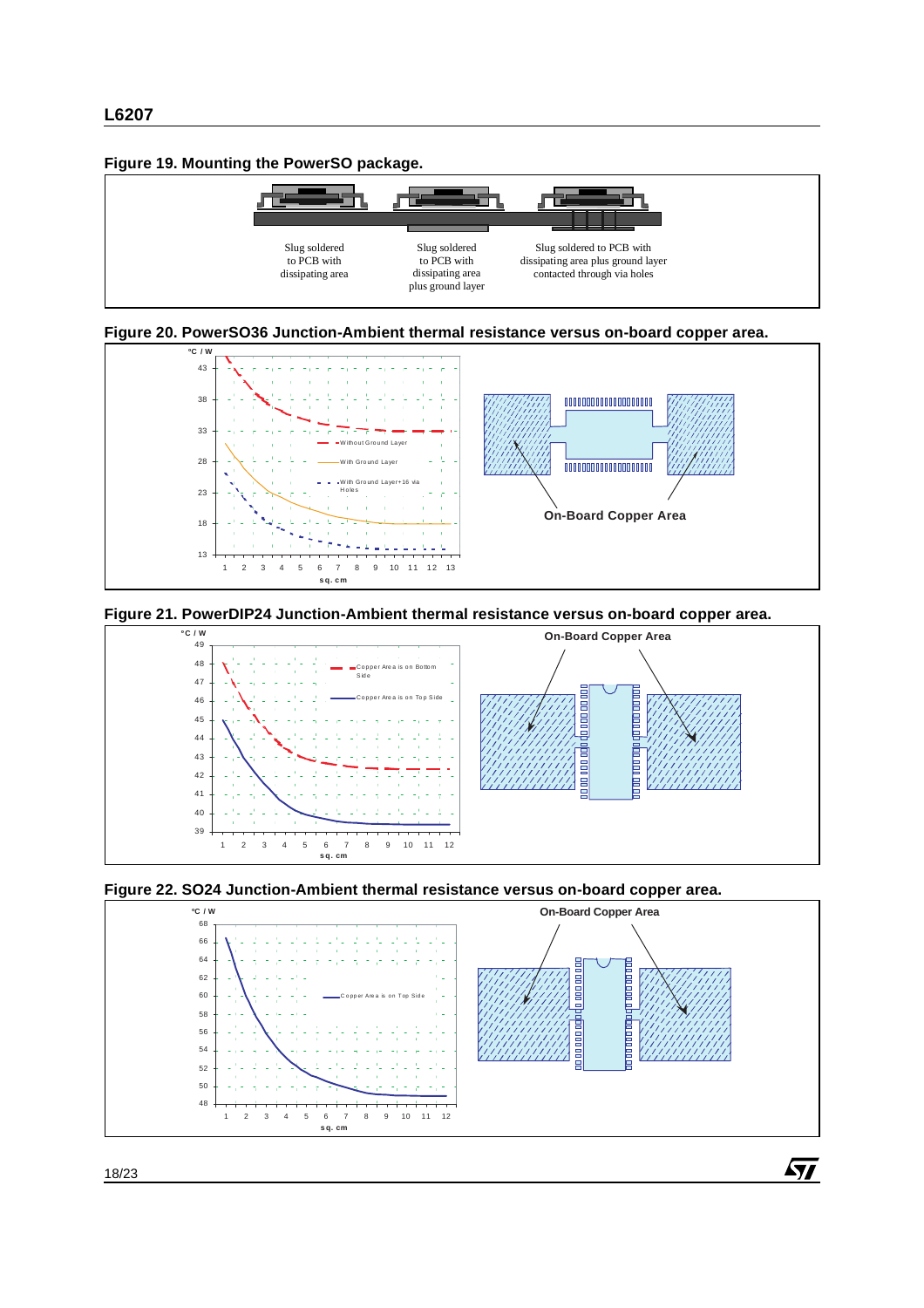**Supply Voltage** 4.6 4.8 5.0 5.2 5.4 5.6 0 10 20 30 40 50 60 Iq [mA]  $V_S$  [V]  $f_{sw} = 1$ kHz  $T_i = 25^\circ C$  $.85^{\circ}$ C \_<br>= 125°C

**Figure 23. Typical Quiescent Current vs.** 

#### **Figure 24. Normalized Typical Quiescent Current vs. Switching Frequency**











#### **Figure 27. Normalized RDS(ON) vs. Junction Temperature (typical value)**



#### **Figure 28. Typical Drain-Source Diode Forward ON Characteristic**

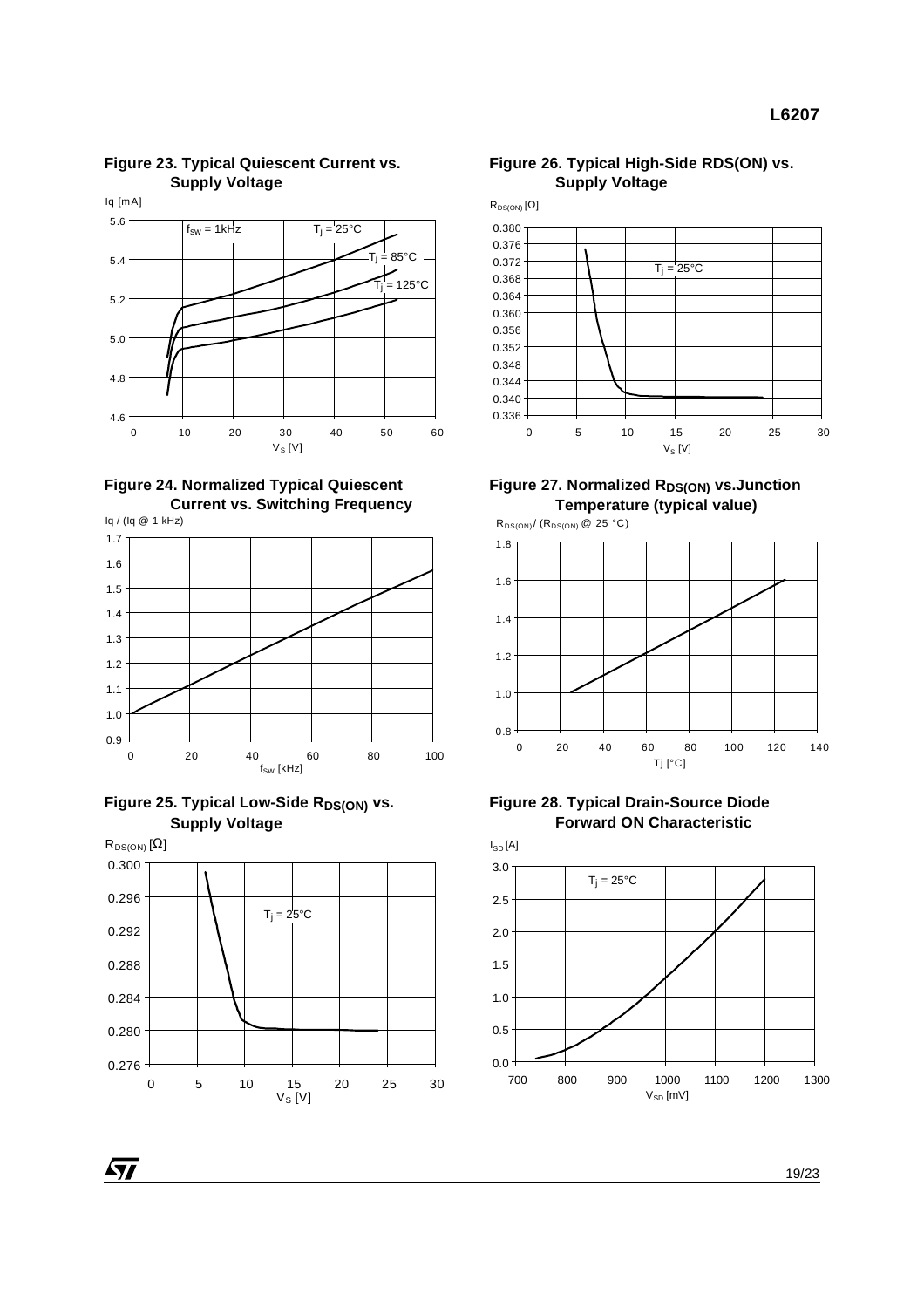| DIM.           | mm                  |       |       | inch     |        |       |
|----------------|---------------------|-------|-------|----------|--------|-------|
|                | MIN.                | TYP.  | MAX.  | MIN.     | TYP.   | MAX.  |
| A              |                     |       | 3.60  |          |        | 0.141 |
| a1             | 0.10                |       | 0.30  | 0.004    |        | 0.012 |
| a2             |                     |       | 3.30  |          |        | 0.130 |
| a3             | 0                   |       | 0.10  | $\Omega$ |        | 0.004 |
| b              | 0.22                |       | 0.38  | 0.008    |        | 0.015 |
| C              | 0.23                |       | 0.32  | 0.009    |        | 0.012 |
| D(1)           | 15.80               |       | 16.00 | 0.622    |        | 0.630 |
| D <sub>1</sub> | 9.40                |       | 9.80  | 0.370    |        | 0.385 |
| Ε              | 13.90               |       | 14.50 | 0.547    |        | 0.570 |
| e              |                     | 0.65  |       |          | 0.0256 |       |
| e3             |                     | 11.05 |       |          | 0.435  |       |
| E1(1)          | 10.90               |       | 11.10 | 0.429    |        | 0.437 |
| E <sub>2</sub> |                     |       | 2.90  |          |        | 0.114 |
| E <sub>3</sub> | 5.80                |       | 6.20  | 0.228    |        | 0.244 |
| E4             | 2.90                |       | 3.20  | 0.114    |        | 0.126 |
| G              | $\Omega$            |       | 0.10  | $\Omega$ |        | 0.004 |
| H              | 15.50               |       | 15.90 | 0.610    |        | 0.626 |
| h              |                     |       | 1.10  |          |        | 0.043 |
| L              | 0.80                |       | 1.10  | 0.031    |        | 0.043 |
| N              | $10^{\circ}$ (max.) |       |       |          |        |       |
| S              | $8^{\circ}$ (max.)  |       |       |          |        |       |

(1): "D" and "E1" do not include mold flash or protrusions - Mold flash or protrusions shall not exceed 0.15mm (0.006 inch) - Critical dimensions are "a3", "E" and "G".



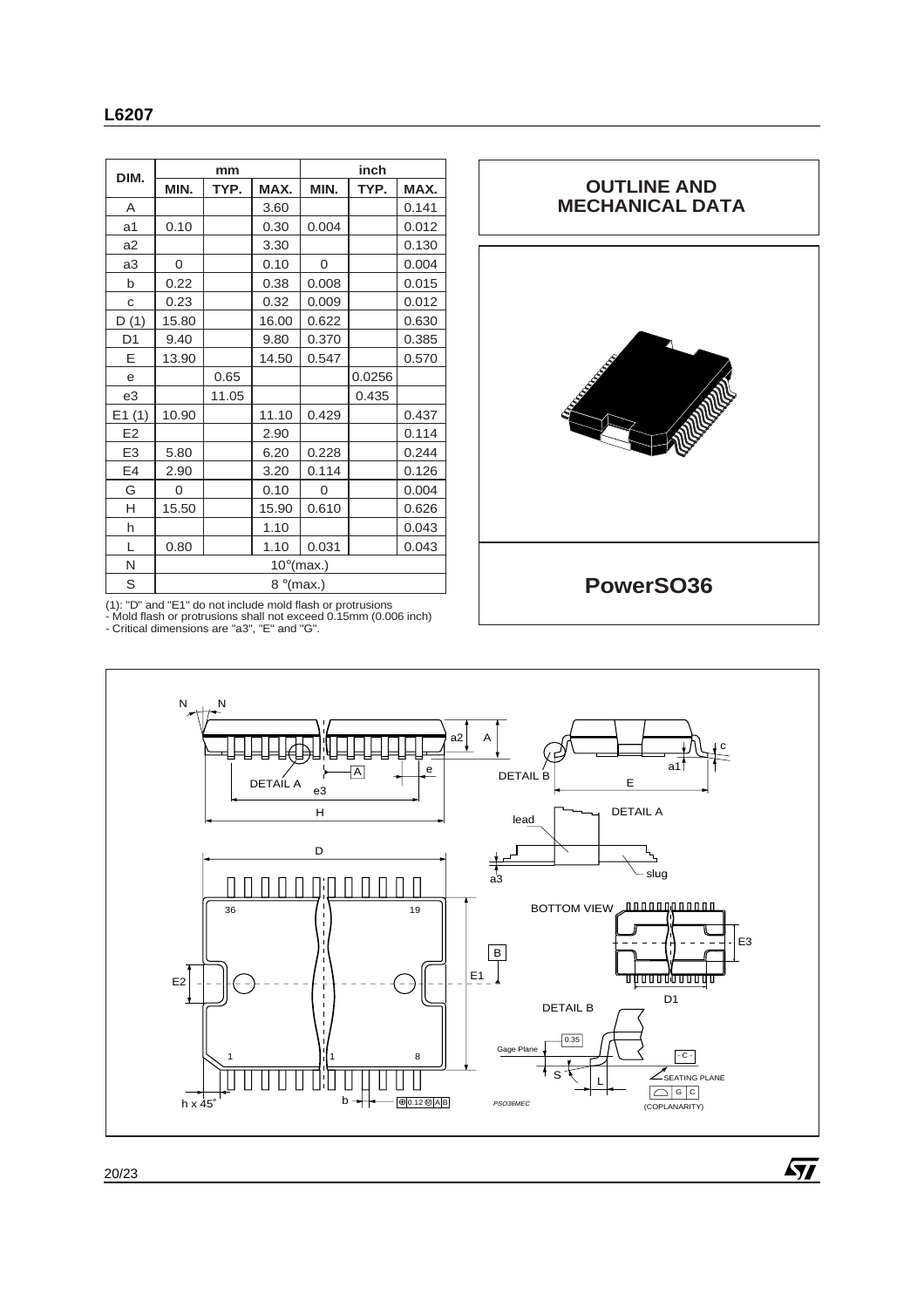| DIM.           | mm                                  |       |       | inch  |       |       |
|----------------|-------------------------------------|-------|-------|-------|-------|-------|
|                | MIN.                                | TYP.  | MAX.  | MIN.  | TYP.  | MAX.  |
| A              |                                     |       | 4.320 |       |       | 0.170 |
| A <sub>1</sub> | 0.380                               |       |       | 0.015 |       |       |
| A2             |                                     | 3.300 |       |       | 0.130 |       |
| в              | 0.410                               | 0.460 | 0.510 | 0.016 | 0.018 | 0.020 |
| <b>B1</b>      | 1.400                               | 1.520 | 1.650 | 0.055 | 0.060 | 0.065 |
| C              | 0.200                               | 0.250 | 0.300 | 0.008 | 0.010 | 0.012 |
| D              | 31.62                               | 31.75 | 31.88 | 1.245 | 1.250 | 1.255 |
| Е              | 7.620                               |       | 8.260 | 0.300 |       | 0.325 |
| e              |                                     | 2.54  |       |       | 0.100 |       |
| E1             | 6.350                               | 6.600 | 6.860 | 0.250 | 0.260 | 0.270 |
| e <sub>1</sub> |                                     | 7.620 |       |       | 0.300 |       |
| L              | 3.180                               |       | 3.430 | 0.125 |       | 0.135 |
| M              | $0^{\circ}$ min, 15 $^{\circ}$ max. |       |       |       |       |       |



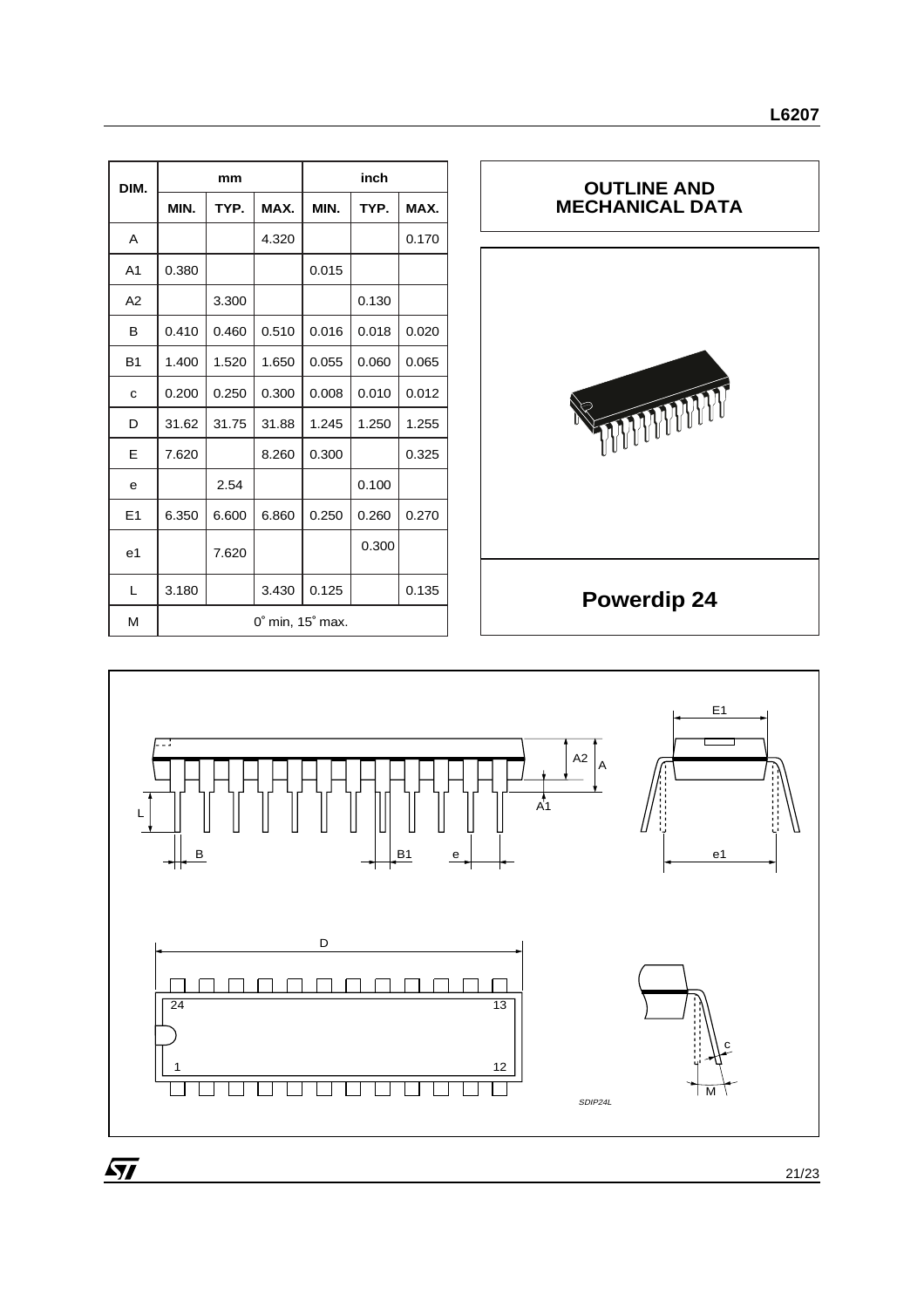| DIM.                                                                                                                                                  | mm                                     |      |       | inch  |       |       |
|-------------------------------------------------------------------------------------------------------------------------------------------------------|----------------------------------------|------|-------|-------|-------|-------|
|                                                                                                                                                       | MIN.                                   | TYP. | MAX.  | MIN.  | TYP.  | MAX.  |
| A                                                                                                                                                     | 2.35                                   |      | 2.65  | 0.093 |       | 0.104 |
| A <sub>1</sub>                                                                                                                                        | 0.10                                   |      | 0.30  | 0.004 |       | 0.012 |
| в                                                                                                                                                     | 0.33                                   |      | 0.51  | 0.013 |       | 0.200 |
| C                                                                                                                                                     | 0.23                                   |      | 0.32  | 0.009 |       | 0.013 |
| $D^{(1)}$                                                                                                                                             | 15.20                                  |      | 15.60 | 0.598 |       | 0.614 |
| E                                                                                                                                                     | 7.40                                   |      | 7.60  | 0.291 |       | 0.299 |
| e                                                                                                                                                     |                                        | 1.27 |       |       | 0.050 |       |
| н                                                                                                                                                     | 10.0                                   |      | 10.65 | 0.394 |       | 0.419 |
| h                                                                                                                                                     | 0.25                                   |      | 0;75  | 0.010 |       | 0.030 |
| L                                                                                                                                                     | 0.40                                   |      | 1.27  | 0.016 |       | 0.050 |
| k                                                                                                                                                     | $0^{\circ}$ (min.), $8^{\circ}$ (max.) |      |       |       |       |       |
| ddd                                                                                                                                                   |                                        |      | 0.10  |       |       | 0.004 |
| (1) "D" dimension does not include mold flash, protusions or gate<br>burrs. Mold flash, protusions or gate burrs shall not exceed<br>0.15mm per side. |                                        |      |       |       |       |       |

# **OUTLINE AND MECHANICAL DATA Weight:** 0.60gr**CONTRACTOR SO24**

 $\sqrt{M}$ 

 $\mathsf D$ hx45° T ╗ ╥  $\mathbb T$  $\overline{\mathbb{T}}$ ╥ TF ╥ لے  $\mathsf B$  $\vert$   $\geq$  $\circ$  $\overline{\mathbb{C}}$ ddd **SEATING** PIN 1<br>IDENTIFICATION PLANE  $\overline{C}$ 0,25 mm<br>GAGE PLANE  $\Box$  $\pm$  $\bigoplus$  $\overline{\mathbb{R}}$  $\frac{1}{12}$ T T ₩ Ή Ή ₩ ₩ ₩  $\geq$  $\mathop{\rm e}\nolimits$ 0070769 C